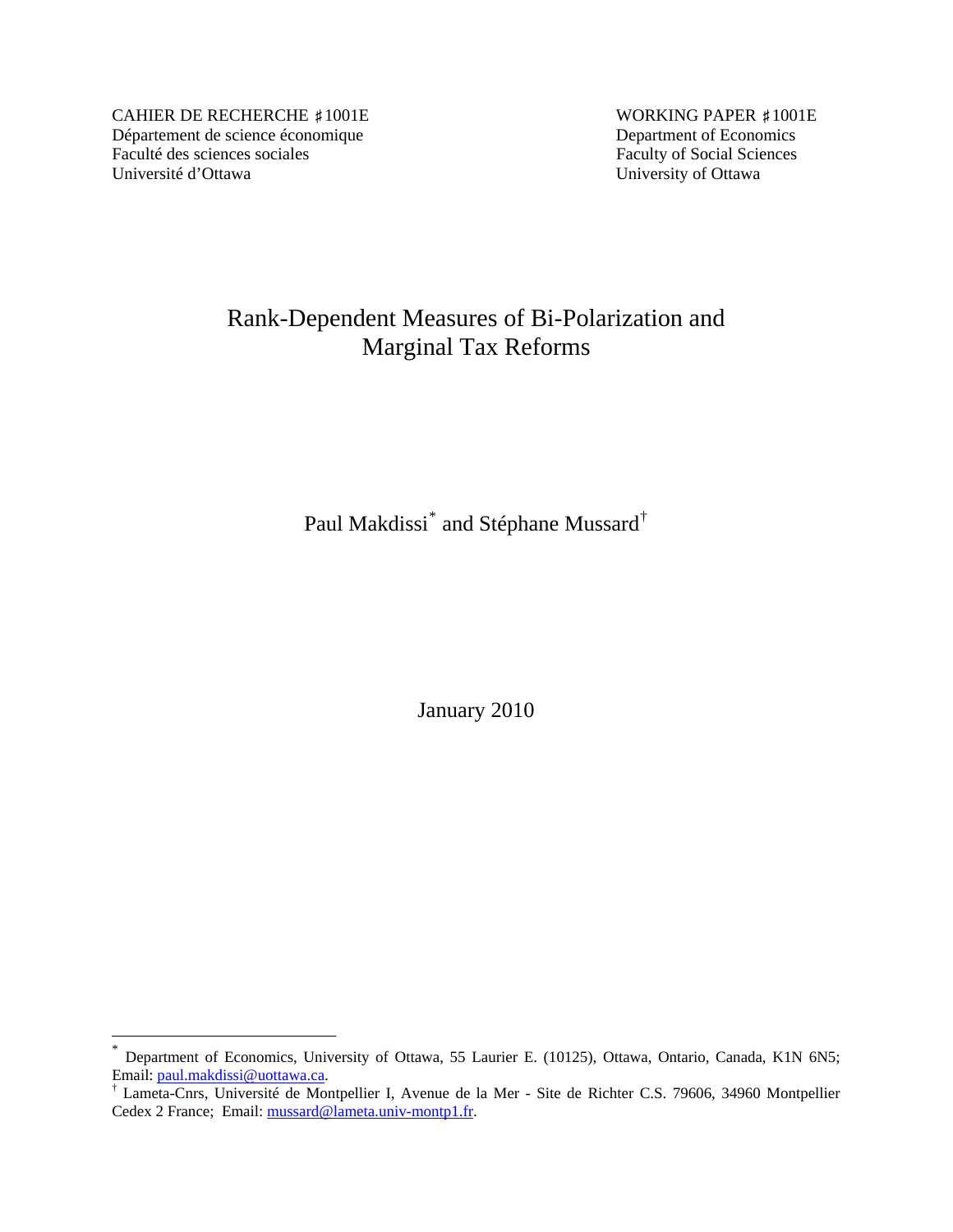#### *Abstract*

*In this paper, we investigate a dual class of bi-polarization indices, namely rank-dependent bipolarization indices. We show that these indices may be characterized with the generalized positional transfer sensitivity property. We find necessary and sufficient conditions in order to identify bipolarization-reducing marginal tax reforms. Precisely, we propose inverse positional dominance criteria based on the comparison of bi-polarization concentration curves. An illustration is presented using the Jordanian Household Expenditure and Income Survey 2002/2003.* 

**Key words:** *Bi-polarization, Stochastic Dominance, Tax Reform*

**JEL Classification**: D63, H20.

## *Résumé*

*Dans cet article nous analysons une classe d'indices de bi-polarisation basés sur le rang des individus dans la distribution des revenues. Nous démontrons que ces indices peuvent être caractérisés par des principes de transferts généralisés. Nous identifions une condition nécessaire et suffisante permettant d'identifier les réformes fiscales marginales permettant de réduire la bi-polarisation. La méthode est illustrée à l'aide de données du Jordanian Household Expenditure and Income Survey 2002/2003.* 

**Mots clés:** *Bi-polarisation, dominance stochastique, réformes fiscales*

**Classification JEL**: D63, H20.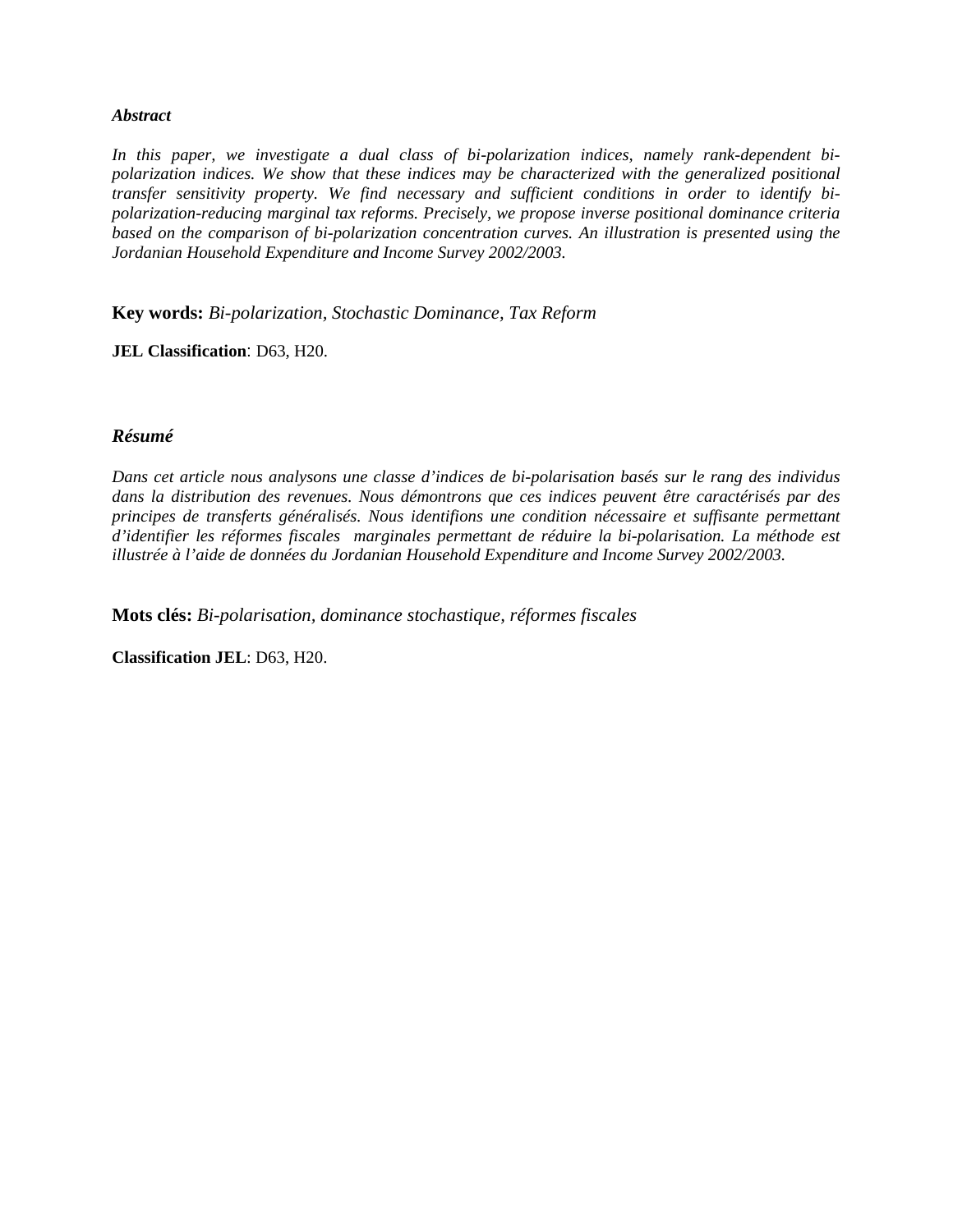## 1 Introduction

The late Professor Berrebi has dedicated an important part of his academic career studying income inequality. Although the concept of polarization started to appear in the economic literature in the 1990's, pioneer works of Berrebi and Silber (1988) related to distances between income distributions and mainly Berrebi and Silber (1989) on the flatness of income distributions have been shown to be related with measures of bi-polarization, bi-polarization being an index of dispersion between a variable (say income) and a central tendency such as the median (refer e.g. to Silber, Deutsch and Hanoka, 2007). Since then, the literature has provided many analyzes of income polarization (see Esteban and Ray, 1994, Wolfson, 1994 and 1997, Wang and Tsui, 2000 and Duclos, Esteban and Ray, 2004 among others). Referring to Chakravarty et al. (2007), which proposed absolute measures of bi-polarization, we introduce a general class of rank-dependent absolute bi-polarization indices. One interesting aspect pointed out in the paper is the analysis of the impact of public policies on bi-polarization. Precisely, we propose a method to identify bi-polarization reducing tax reforms.

In their seminal investigations, Yitzhaki and Slemrod (1991) have highlighted the construction of welfare-improving indirect tax reforms for all social welfare functions respecting the Pigou-Dalton transfer principle. They show that this mechanism can be addressed by checking for non-intersecting concentration curves. Makdissi and Mussard (2008a, 2008b) have extended this work by defining higher order of concentration curves that are linked to positional transfer principles. In this paper, we extend our previous work by characterizing similar generalized transfer principles in the context of rank dependent bi-polarization. We then present the concept of bi-polarization concentration curves and show how they can be used to identify polarization-reducing indirect tax reforms.

The remainder of the paper is organized as follow. The next Section presents the mathematical notations. In Section 3, we develop well-known transfer principles for bi-polarization measurement and characterize the bi-polarization indices with respect to these principles. Section 4 is devoted to the definitions of bi-polarization concentration curves and how they can be used to identify bi-polarization-reducing indirect tax reforms. Section 5 provides an illustration based on the Jordanian Household Expenditure and Income Survey 2002/2003.

## 2 Notations

Let us define the environment on which we intend to obtain bi-polarization-reducing tax reforms. On the one hand, we consider the following absolute rank-dependent bi-polarization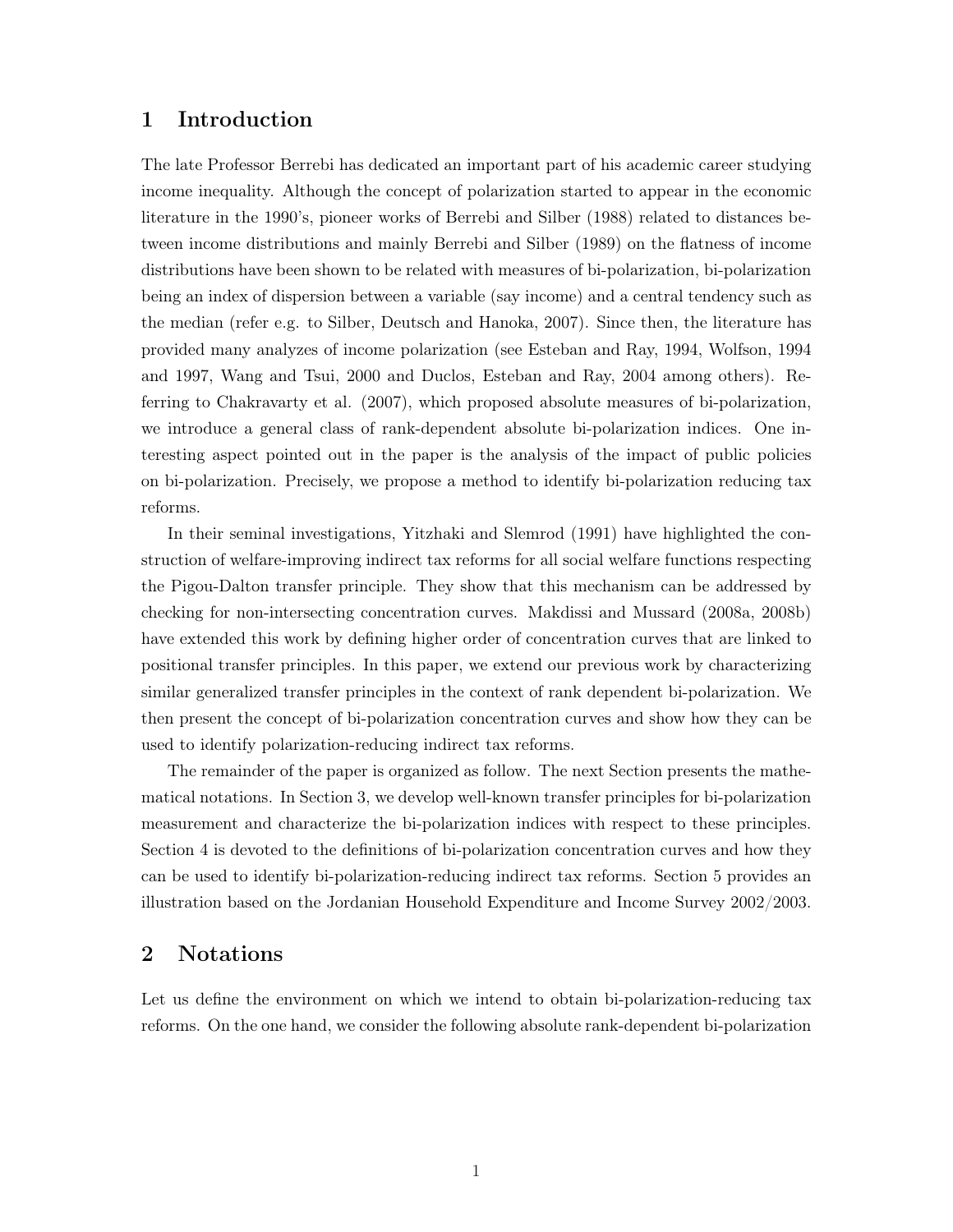index à la Yaari (1987, 1988):

$$
P(\Phi) = \int_0^1 |\Phi(p) - \Phi(0.5)| v(p) dp \tag{1}
$$

where  $\Phi(p) = \inf \{y^E : F(p)$  $y^E$  $\geq p$ ª is the left inverse continuous c.d.f. (cumulative distribution function),  $y^E$  the equivalent income,  $F$  (  $y^E$ the c.d.f. of equivalent incomes, and  $v(p) \geq 0$  the frequency distortion function weighting an individual at the p-th percentile of the distribution. The concept of equivalent incomes  $y<sup>E</sup>$  has been introduced by King (1983). To account for the effect of different prices across households/individuals, King (1983) uses the utility function of a reference household as a basis for defining equivalent incomes. Let  $U_{\ell}(y_{\ell}, q_{\ell}, t)$  represent the indirect utility of household  $\ell$ , endowed with exogenous income  $y_{\ell}$ , when facing prices  $q_{\ell}$  and tax system t. Next, consider a reference household R that faces prices  $q_R$ . Accordingly, King (1983) defines the equivalent income by the exogenous income  $y_{\ell,t}$  that would allow the reference household facing prices  $q_R$  and tax system t to reach utility  $U_{\ell}(y_{\ell}, q_{\ell}, t)$ :

$$
U_R(y_{\ell,t}, q_R, t) = U_{\ell}(y_{\ell}, q_{\ell}, t). \qquad (2)
$$

Thus, if  $t_1$  and  $t_2$  denote the pre-reform and post-reform tax systems then  $y_{\ell,t_2} - y_{\ell,t_1}$  can be considered as a money measure of the welfare change for household  $\ell$  of changing the tax system from  $t_1$  to  $t_2$ .

Without loss of generality, we can restrict our attention to the class of bi-polarization functions for which  $v(p) \geq 0$  for all  $p \in [0,1]$ . In this respect, if  $\mathbb{R}_+$  denotes the set of nonnegative real numbers, our largest set of absolute bi-polarization indices is:

$$
\Omega^1 := \left\{ P \in \mathbb{R}_+ \; \left| \; \begin{array}{ll} v_-(p) \; \geq 0 & \text{is continuous and differentiable} \\ \text{almost everywhere } \forall p \in [0,0.5[ \\ v_+(p) \; \geq 0 & \text{is continuous and differentiable} \\ \text{almost everywhere } \forall p \in ]0.5,1] \end{array} \right\}
$$

such that,

$$
P(\Phi) = \int_0^{0.5} (\Phi(0.5) - \Phi(p)) v_{-}(p) dp + \int_{0.5}^1 (\Phi(p) - \Phi(0.5)) v_{+}(p) dp
$$
  
=:  $P^{-}(\Phi) + P^{+}(\Phi)$ . (3)

In the sequel, a function such as v, an income  $y_\ell$  or an income distribution y will be indexed either by – or by + in order to define it either for all  $p \in [0, 0.5]$  or for all  $p \in [0.5, 1]$ , respectively, that is, on the left-hand side of the median or on the right-hand side.<sup>1</sup>

<sup>&</sup>lt;sup>1</sup>Note that for the derivatives of  $v(\cdot)$  below, we will exclude  $p = 0.5$  since the absolute value is continuous on [0, 1] but not derivable at 0.5.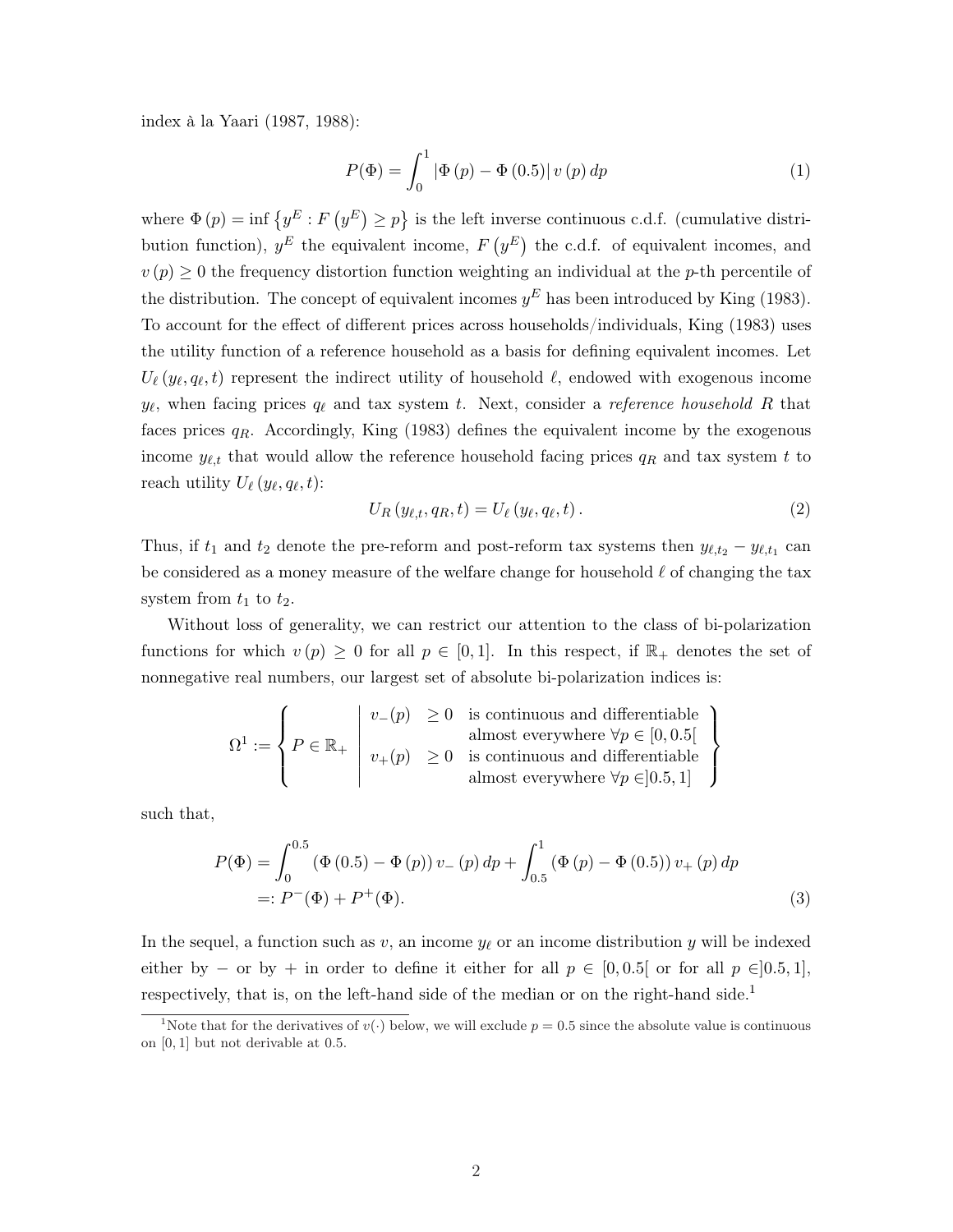## 3 Transfer Principles and Characterization

All indices in  $\Omega^1$  are said to satisfy Pen's (1971) Parade principle. It is worth mentioning that Pen's parade is usually concerned with the comparison of (inverse) c.d.f. only. An absolute parade is then provided.<sup>2</sup> Just note that the parade has to be made either before or after the median (or both):

Principle 3.1 Pen's Parade (1971). If the curve  $\Phi_A(0.5) - \Phi_A(p) =: \mathbf{C}_A^ A(\mathbf{p})$  for all  $p \in [0, 0.5]$  lies nowhere below the following  $\Phi_B(0.5) - \Phi_B(p) =: \mathbf{C}_B^ _{B}^{-}(p)$  for all  $p \in [0, 0.5]$ , that is,  $\mathbf{C}_A^ A^-(p)$  weakly dominates  $C_B^ B_{B}(p)$ , and/or if  $\Phi_{A}(p) - \Phi_{A}(0.5) =: \mathbf{C}_{A}^{+}$  $_A^+(p)$  for all  $p \in [0.5, 1]$  lies nowhere below  $\Phi_B(p) - \Phi_B(0.5) =: \mathbf{C}_B^+$  $_B^+(p)$  for all  $p \in [0.5, 1]$ , that is,  $C_A^+$  $^+_A(p)$ weakly dominates  $\mathbf{C}_B^+$  $_B^+(p)$ , then  $P(\Phi_A) \ge P(\Phi_B)$ .

We now define subsets of  $\Omega^1$  that will be linked to higher order principles. Let  $v_{-}^{(\ell)}(\cdot)$ and  $v_{+}^{(\ell)}(\cdot)$  be the  $\ell$ -th derivative of the  $v(\cdot)$  function on [0,0.5] and [0.5,1] respectively, with  $v^{(0)}(\cdot)$  being the function itself. Accordingly, we restrict our attention to the following class of bi-polarization functions that satisfy the Pigou-Dalton principle of transfer (Pigou (1912) and Dalton (1920)):

**Principle 3.2 Pigou-Dalton (PD).** An income distribution  $\tilde{y}$ <sup>-</sup>  $(\tilde{y}^+)$ , whose left inverse cumulative distribution function is  $\widetilde{\Phi}^-$  ( $\widetilde{\Phi}^+$ ), is obtained from the distribution  $y^-$  ( $y^+$ ) of left inverse c.d.f.  $\Phi^-$  ( $\Phi^+$ ) by a progressive Pigou-Dalton transfer on the left-hand side (righthand side) of the median if a transfer of amount  $\delta > 0$  occurs from  $y_i^-(y_i^+)$  to  $y_j^-(y_j^+)$  such as  $y_i^- > y_j^ (y_i^+ > y_j^+)$ , letting the median and their positions unchanged:  $y_{i-1}^- \leq y_i^- - \delta$ ,  $y_j^- + \delta \le y_{j+1}^- \ (y_{i-1}^+ \le y_i^+ - \delta, \ y_j^+ + \delta \le y_{j+1}^+).$ 

A bi-polarization index weakly satisfies (PD) if

$$
P^-(\tilde{\Phi}^-) \ge P^-(\Phi^-)
$$
,  $P^+(\tilde{\Phi}^-) \ge P^+(\Phi^-)$ ,  $P(\tilde{\Phi}) \ge P(\Phi)$ ,

(i) when either the transfer occurs on the left-hand side of the median only;

 $(n)$  or the transfer occurs on the right-hand side of the median only ;

(ııı) or both transfers occur (on the left and on the right), respectively.

**Lemma 3.1** For all  $P(\Phi) \in \Omega^1$ , if  $P(\Phi)$  weakly satisfies (PD), then:

(*i*)  $v^{(1)}_{-}(p) \ge 0$  for all  $p \in [0, 0.5[$ (*u*)  $v^{(1)}_{+}(p) \le 0$  for all  $p \in ]0.5, 1]$ .

<sup>&</sup>lt;sup>2</sup>Note that in the literature, absolute Lorenz ordering is related to distributions with equal means in order to compare distributions with same mean incomes. In the sequel, focus is put on distribution with same median.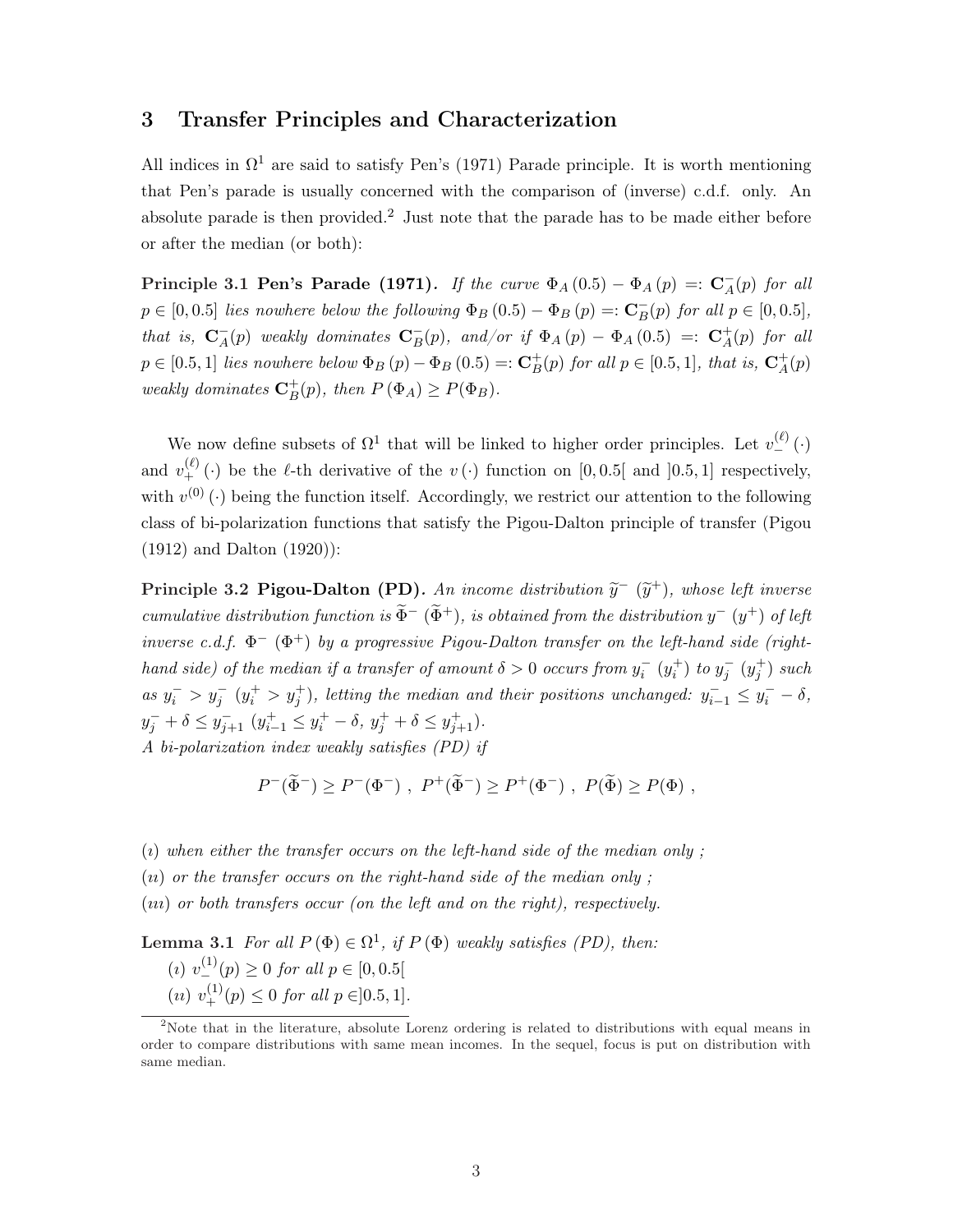Proof.

(*i*) Let us use a discrete notation, that is, a population of *n* individuals and a rankordered equivalent income distribution  $y^{+E} =$  (  $y_1^+, p_1; y_2^+, p_2; \ldots; y_n^+, p_n$  $\frac{a}{b}$ with values in  $\mathbb{R}_+$ ,  $p_i$  being rational numbers. Let  $P^+(\cdot)$  being defined as follows:

$$
P^{+} = \sum_{i=1}^{n} (y_{i}^{+} - y^{M}) v_{+} \left(\frac{i}{n}\right),
$$

where  $y^M$  stand for the median of the distribution. Assume a right-hand-side-Pigou-Dalton transfer valued to be  $\delta > 0$  from individual  $i_n$  to individual  $i_{n-1} > 0.5$  such as  $i_n = i_{n-1} + \gamma$ ,  $\gamma > 0$ . If  $P^+$  weakly respects the (PD) principle, then the bi-polarization index before transfer must be lower than after the transfer, that is, with a slight abuse of notation:

$$
(y_{i_n}^+ - y^M) v_+ \left(\frac{i_n}{n}\right) + \left(y_{i_{n-1}}^+ - y^M\right) v_+ \left(\frac{i_n}{n}\right)
$$
  
\n
$$
\leq \left(y_{i_{n-1}}^+ + \delta - y^M\right) v_+ \left(\frac{i_{n-1}}{n}\right) + \left(y_{i_n}^+ - \delta - y^M\right) v_+ \left(\frac{i_n}{n}\right)
$$
  
\n
$$
\iff v_+ \left(\frac{i_n}{n}\right) \delta \leq v_+ \left(\frac{i_{n-1}}{n}\right) \delta
$$
  
\n
$$
\iff v_+ \left(\frac{i_{n-1}}{n} + \frac{\gamma}{n}\right) \leq v_+ \left(\frac{i_{n-1}}{n}\right).
$$

Divide both sides by  $\frac{\gamma}{n}$  and let  $\gamma \to 0$ , hence:  $v^{(1)}_+(\cdot) \leq 0$ .

(*u*) Imagine a left-hand-side-Pigou-Dalton transfer valued to be  $\delta > 0$  from individual  $i_2 < 0.5$  to individual  $i_1$  such as  $i_2 = i_1 + \gamma, \gamma > 0$ :

$$
(y^M - y_{i_1}^-) v_- \left(\frac{i_1}{n}\right) + (y^M - y_{i_2}^-) v_- \left(\frac{i_2}{n}\right)
$$
  
\n
$$
\leq (y^M - y_{i_1}^- - \delta) v_- \left(\frac{i_1}{n}\right) + (y^M - y_{i_2}^- + \delta) v_- \left(\frac{i_2}{n}\right)
$$
  
\n
$$
\iff v_- \left(\frac{i_2}{n}\right) \delta \geq v_- \left(\frac{i_1}{n}\right) \delta
$$
  
\n
$$
\iff v_- \left(\frac{i_1}{n} + \frac{\gamma}{n}\right) \geq v_- \left(\frac{i_1}{n}\right).
$$

Divide both sides by  $\frac{\gamma}{n}$  and let  $\gamma \to 0$ , thus  $v^{(1)}_-(\cdot) \geq 0$ .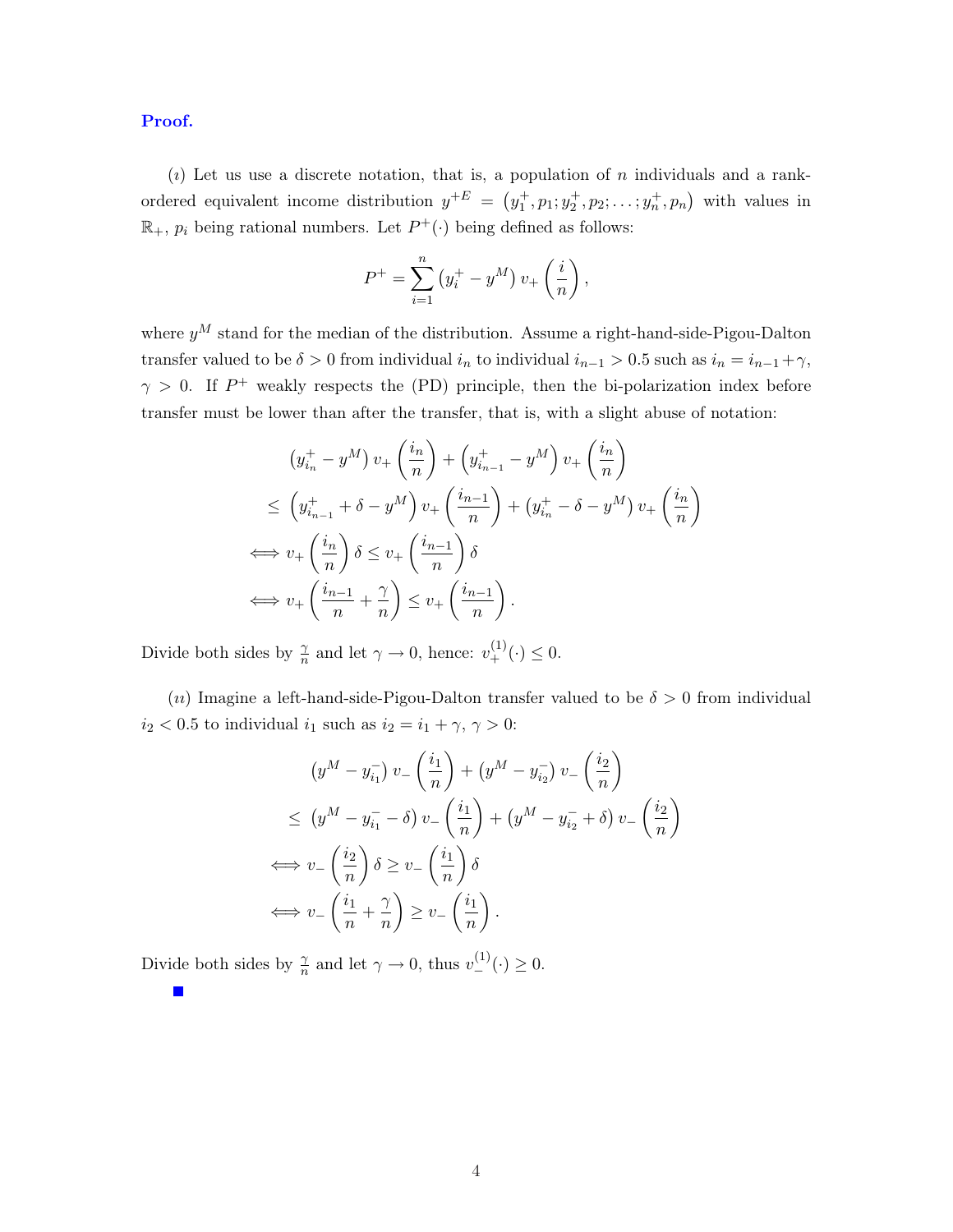It then follows that all indices  $P(\cdot) \in \Omega^1$  satisfying (PD) are in the following set:

$$
\Omega^2 := \left\{ P \in \Omega^1 \, \middle| \, v^{(1)}_-(p) \ge 0 \text{ is continuous and differentiable} \atop v^{(1)}_+(p) \le 0 \text{ is continuous and differentiable} \atop \text{almost everywhere } \forall p \in [0, 0.5[ \atop \text{almost everywhere } \forall p \in ]0.5, 1] \right\}
$$

.

Now, in order to provide more structure to our index, that is, to include more normative judgments about transfers between agents and how the individual behind the veil of ignorance may react according to a large spectrum of transfers, we require the following definition:

Definition 3.1 The left (right) variation of bi-polarization induced by a progressive Pigou-Dalton transfer valued to be  $\delta > 0$  from the person at rank  $p + \gamma$ ,  $\gamma > 0$  to the one at rank p is expressed as, respectively:

$$
\Delta_{p,\gamma}P^-(\delta,\Phi) := P^-(\widetilde{\Phi}) - P^-(\Phi), \text{ for all } p \in [0,0.5[
$$
  

$$
\Delta_{p,\gamma}P^+(\delta,\Phi) := P^+(\widetilde{\Phi}) - P^+(\Phi), \text{ for all } p \in ]0.5,1].
$$

Principle 3.3 Principle of 1st-degree Positional Transfer Sensitivity (PTS1). If  $\Phi$  is obtained by a left-hand side (right-hand side) Pigou-Dalton transfer valued to be  $\delta > 0$ occurring from a higher-income person to a lower-income one, with a given proportion of the population between them, then it is more valuable when it takes place near the median rather than at the tails of the distribution, respectively:

$$
\Delta_{p,\gamma}P^{-}(\delta,\Phi) \le \Delta_{p',\gamma}P^{-}(\delta,\Phi), \forall p' > p, \text{ for all } p,p' \in [0,0.5[ \tag{PTS1-}
$$

$$
\Delta_{p,\gamma} P^+ \left( \delta, \Phi \right) \ge \Delta_{p',\gamma} P^+ \left( \delta, \Phi \right), \forall p' > p, \text{ for all } p, p' \in ]0.5, 1].
$$
 (PTS1<sup>+</sup>)

A bi-polarization index weakly satisfies (PTS1) if

$$
P(\widetilde{\Phi}) \ge P(\Phi) ,
$$

 $(i)$  when the positional transfer sensitivity occurs on the left-hand side of the median;

 $(n)$  or the positional transfer sensitivity occurs on the right-hand side of the median;

(ııı) or both positional transfers occur (on the left and on the right).

**Lemma 3.2** For all  $P(\Phi) \in \Omega^2$ , if  $P(\Phi)$  weakly satisfies (PTS1), then (*i*)  $v^{(2)}_{-}(p) \ge 0$  for all  $p \in [0, 0.5[$ (*u*)  $v^{(2)}_{+}(p) \ge 0$  for all  $p \in ]0.5, 1]$ .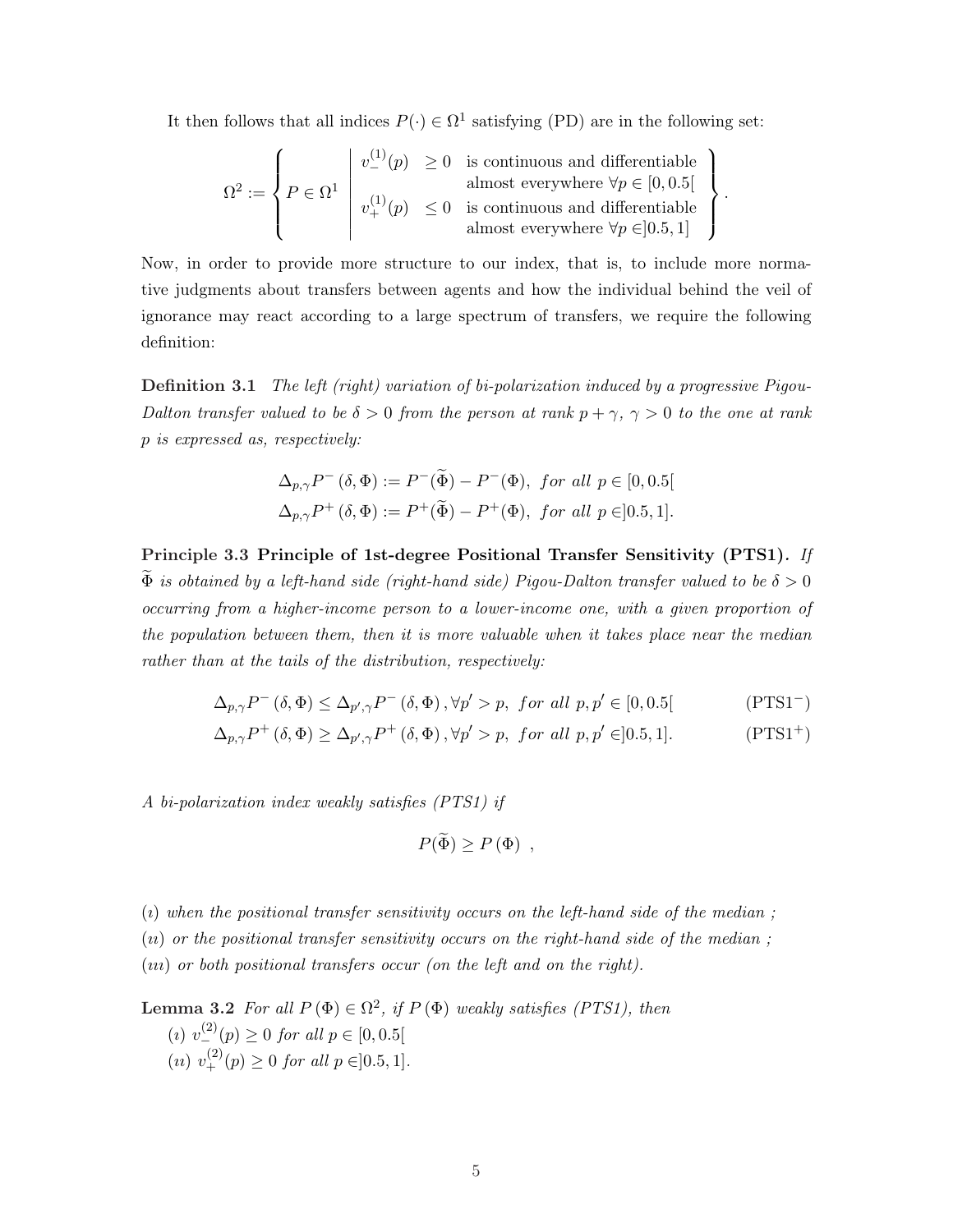Proof.

(i) Let us assume a right-hand side Pigou-Dalton transfer valued to be  $\delta > 0$  at the lower part of the  $y^+$  distribution: from individual  $i_h$  to individual  $i_{h-1}$  such as  $i_h = i_{h-1} + \gamma > 0.5$ ,  $\gamma > 0$  and another Pigou-Dalton transfer valued to be  $\delta > 0$  at the upper part of the  $y^+$ distribution: from individual  $i_n$  to individual  $i_{n-1}$  such as  $i_n = i_{n-1} + \gamma > 0.5, \gamma > 0$ . If P weakly respects the  $(PTS1<sup>+</sup>)$  principle, then the bi-polarization variation resulting from the right-hand side (PD) transfer at the lower part of the distribution  $y^+$  must be higher than that resulting from the transfer at the upper part of that distribution:

$$
\left(y_{i_{h-1}}^{+} + \delta - y^{M}\right)v_{+}\left(\frac{i_{h-1}}{n}\right) + \left(y_{i_{h}}^{+} - \delta - y^{M}\right)v_{+}\left(\frac{i_{h}}{n}\right) \n- \left(y_{i_{h-1}}^{+} - y^{M}\right)v_{+}\left(\frac{i_{h-1}}{n}\right) - \left(y_{i_{h}}^{+} - y^{M}\right)v_{+}\left(\frac{i_{h}}{n}\right) \n\geq \left(y_{i_{h-1}}^{+} + \delta - y^{M}\right)v_{+}\left(\frac{i_{h-1}}{n}\right) + \left(y_{i_{h}}^{+} - \delta - y^{M}\right)v_{+}\left(\frac{i_{h}}{n}\right) \n- \left(y_{i_{h-1}}^{+} - y^{M}\right)v_{+}\left(\frac{i_{h-1}}{n}\right) - \left(y_{i_{h}}^{+} - y^{M}\right)v_{+}\left(\frac{i_{h}}{n}\right).
$$

We get:

$$
v_+\left(\frac{i_{h-1}}{n}\right)-v_+\left(\frac{i_h}{n}\right)\geq v_+\left(\frac{i_{n-1}}{n}\right)-v_+\left(\frac{i_n}{n}\right).
$$

Then,

$$
v_+\left(\frac{i_{h-1}}{n}\right)-v_+\left(\frac{i_{h-1}}{n}+\frac{\gamma}{n}\right)\geq v_+\left(\frac{i_{n-1}}{n}\right)-v_+\left(\frac{i_{n-1}}{n}+\frac{\gamma}{n}\right).
$$

Divide both side by  $\frac{\gamma}{n}$  and let  $\gamma \to 0$ , hence:

$$
-v_{+}^{(1)}\left(\frac{i_{h-1}}{n}\right) \geq -v_{+}^{(1)}\left(\frac{i_{n-1}}{n}\right).
$$

Suppose that  $i_{n-1} = i_{h-1} + \beta$ , such as  $\beta > 0$ . Therefore:

$$
v_{+}^{(1)}\left(\frac{i_{h-1}}{n}\right) \leq v_{+}^{(1)}\left(\frac{i_{h-1}}{n} + \frac{\beta}{n}\right).
$$

Divide both side by  $\frac{\beta}{n}$  and let  $\beta \to 0$ , thus  $v^{(2)}_+(\cdot) \ge 0$ , for all  $p \in ]0.5, 1]$ .

(ıı) The same reasoning applies. Let us now assume a left-hand side Pigou-Dalton transfer valued to be  $\delta > 0$  at the lower part of the  $y^-$  distribution: from individual  $i_\ell$  to individual  $i_{\ell-1}$  such as  $i_{\ell} = i_{\ell-1} + \gamma < 0.5$ ,  $\gamma > 0$  and another Pigou-Dalton transfer valued to be  $\delta > 0$  at the upper part of the y<sup>-</sup> distribution: from individual  $i_u$  to individual  $i_{u-1}$ such as  $i_u = i_{u-1} + \gamma < 0.5$ ,  $\gamma > 0$ . If P weakly respects the (PTS1<sup>-</sup>) principle, then the bi-polarization variation resulting from the left-hand side (PD) transfer at the upper part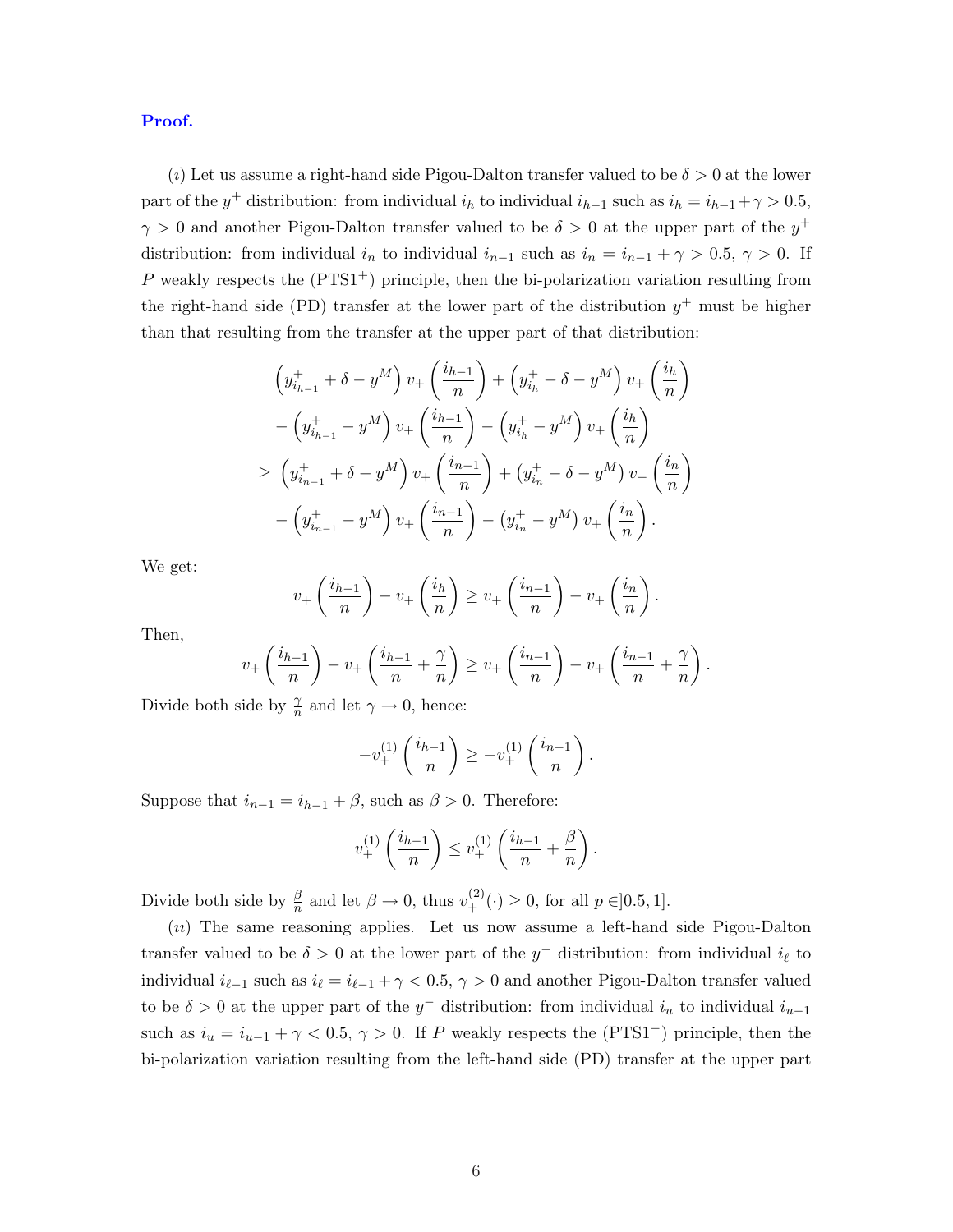of the distribution  $y^-$  must be higher than that resulting from the transfer at the lower part of that distribution:

$$
\left(y^{M} - y_{i_{\ell-1}}^{-} - \delta\right) v_{-} \left(\frac{i_{\ell-1}}{n}\right) + \left(y^{M} - y_{i_{\ell}}^{-} + \delta\right) v_{-} \left(\frac{i_{\ell}}{n}\right) \n- \left(y^{M} - y_{i_{\ell-1}}^{-}\right) v_{-} \left(\frac{i_{\ell-1}}{n}\right) - \left(y^{M} - y_{i_{\ell}}^{-}\right) v_{-} \left(\frac{i_{\ell}}{n}\right) \n\leq \left(y^{M} - y_{i_{u-1}}^{-} - \delta\right) v_{-} \left(\frac{i_{u-1}}{n}\right) + \left(y^{M} - y_{i_{u}}^{-} + \delta\right) v_{-} \left(\frac{i_{u}}{n}\right) \n- \left(y^{M} - y_{i_{u-1}}^{-}\right) v_{-} \left(\frac{i_{u-1}}{n}\right) - \left(y^{M} - y_{i_{u}}^{-}\right) v_{-} \left(\frac{i_{u}}{n}\right).
$$

It then follows that:

$$
v - \left(\frac{i_{\ell-1}}{n}\right) - v - \left(\frac{i_{\ell}}{n}\right) \ge v - \left(\frac{i_{u-1}}{n}\right) - v - \left(\frac{i_u}{n}\right).
$$

Thus,

$$
v_{-}\left(\frac{i_{\ell-1}}{n}\right) - v_{-}\left(\frac{i_{\ell-1}}{n} + \frac{\gamma}{n}\right) \geq v_{-}\left(\frac{i_{u-1}}{n}\right) - v_{-}\left(\frac{i_{u-1}}{n} + \frac{\gamma}{n}\right).
$$

Divide both side by  $\frac{\gamma}{n}$  and let  $\gamma \to 0$ :

$$
-v_-^{(1)}\left(\frac{i_{\ell-1}}{n}\right) \ge -v_-^{(1)}\left(\frac{i_{n-1}}{n}\right).
$$

Suppose that  $i_{n-1} = i_{\ell-1} + \tau$ , such as  $\tau > 0$ :

$$
v_-^{(1)}\left(\frac{i_{\ell-1}}{n}\right) \le v_-^{(1)}\left(\frac{i_{\ell-1}}{n} + \frac{\tau}{n}\right).
$$

Divide both side by  $\frac{\tau}{n}$  and let  $\tau \to 0$ , thus  $v^{(2)}_-(\cdot) \geq 0$ , for all  $p \in [0, 0.5]$ .

In order to impose much more structure on the bi-polarization index let us expose the generalized Positional Principle of Transfer Sensitivity (see Aaberge, 2009), which is a generalization of Mehran's (1976) and Kakwani's (1980) princilpe of transfers (they introduced this principle building on Kolm's diminishing transfer principle, 1976, based on "utilitarian" social welfare functions). In welfare theory, we assume there is a positive welfare variation at the bottom of the distribution coupled with a negative welfare variation at the top, such as the overall welfare variation remains positive. Imagine the variation is lower and lower in taking (positive) variations of (positive) variations, and so on:

$$
\Delta_{p,\Gamma^2}^2 P(\delta,\Phi) := \Delta_{p+\gamma_2,\gamma_1} P(\delta,\Phi) - \Delta_{p,\gamma_1} P(\delta,\Phi),\tag{4}
$$

where  $\Gamma^2 = (\gamma_1, \gamma_2), \gamma_i > 0,$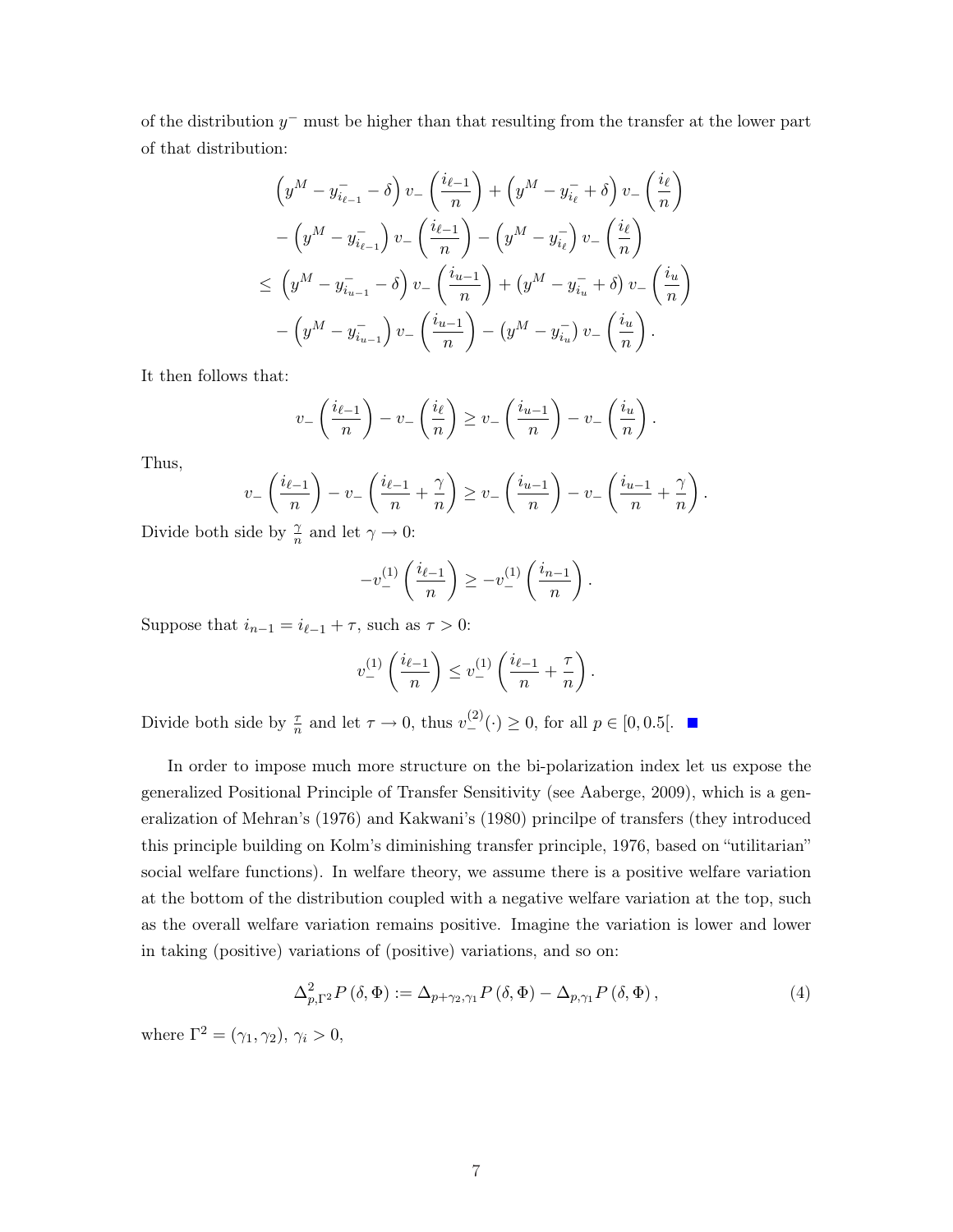$$
\Delta_{p,\Gamma^s}^s P\left(\delta,\Phi\right) := \Delta_{p+\gamma_s,\Gamma^{s-1}}^{s-1} P\left(\delta,\Phi\right) - \Delta_{p,\Gamma^{s-1}}^{s-1} P\left(\delta,\Phi\right),\tag{5}
$$

where  $\Gamma^s = (\gamma_1, \gamma_2, \ldots, \gamma_s), \gamma_i > 0$ . If we now imagine that this generalized principle is applied to the left-hand side of the distribution and to the right-hand side, we get:

Principle 3.4 Principle of sth-degree Positional Transfer Sensitivity (PTSs). If  $\widetilde{\Phi}$  is issued from either a right-hand side (PTSs) implying that

$$
\Delta_{p,\Gamma^s}^s P^+ \left( \delta, \Phi \right) \ge \Delta_{p',\Gamma^s}^s P^+ \left( \delta, \Phi \right), \ \forall p' > p \tag{PTSs+}
$$

 $\frac{\partial \alpha}{\partial x}$  or/and a left-hand side (PTSs) implying that

. . .

$$
\Delta_{p,\Gamma^s}^s P^-(\delta,\Phi) \le \Delta_{p',\Gamma^s}^s P^-(\delta,\Phi), \ \forall p' > p \tag{PTSs}^{-}
$$

then, a bi-polarization index  $P(\Phi)$  satisfies this Principle when

$$
P(\widetilde{\Phi}) \ge P(\Phi).
$$

**Lemma 3.3** For all  $P(\Phi) \in \Omega^2$  for which  $v^{(\ell)}(\cdot)$   $\forall \ell \in \{1, 2, ..., s\}$  is continuous and differentiable over  $[0, 0.5] \cup [0.5, 1]$  almost everywhere, if  $P(\Phi)$  weakly satisfies (PTSs), then:

(i) 
$$
v_{-}^{(\ell+1)}(p) \ge 0
$$
  
(*u*)  $(-1)^{\ell+1}v_{+}^{(\ell+1)}(p) \ge 0$ .

#### Proof.

See the appendix.  $\blacksquare$ 

In order to recap about our entire class of rank-dependent bi-polarization indices characterized by the generalized positional transfer sensitivity, we define the following set:

$$
\Omega^s := \left\{ P \in \Omega^1 \middle| \begin{array}{l} v_-(p) \quad \text{is continuous and } s \text{-time differentiable almost everywhere} \\ \forall p \in [0,0.5[ \text{ such as } v^{(\ell)}_-(p) \geq 0 \ \forall \ell = 1,2,\ldots,s-1 \\ v_+(p) \quad \text{is continuous and } s \text{-time differentiable almost everywhere} \\ \forall p \in ]0.5,1] \text{ such as } (-1)^{\ell} v^{(\ell)}_+(p) \geq 0 \ \forall \ell = 1,2,\ldots,s-1 \end{array} \right\}.
$$

The use of  $\Omega^s$  is crucial to match the ethical principles introduced supra. Finally,  $P(\Phi) \in \Omega^1$  satisfies the Pen Parade Principle,  $P(\Phi) \in \Omega^2 \subset \Omega^1$  also satisfies the Pigou-Dalton Principle of Transfers,  $P(\Phi) \in \Omega^3 \subset \Omega^2 \subset \Omega^1$  also satisfies the Principle of 1stdegree Positional Transfer Sensitivity and  $P(\Phi) \in \Omega^s \subset \Omega^{s-1} \subset \cdots \subset \Omega^3 \subset \Omega^2 \subset \Omega^1$  for all  $s \in \{3, 4, \ldots\}$ , also satisfies the Principle of  $(s-2)$ th-degree Positional Transfer Sensitivity. We add additional restrictions on  $\Omega^s$  and define:

$$
\widetilde{\Omega}^s := \left\{ P \in \Omega^s \middle| \begin{array}{l} v_{-}^{(\ell)}(0) = 0, \quad \forall \ell = 0, 1, 2, \dots, s - 1 \\ v_{+}^{(\ell)}(1) = 0, \quad \forall \ell = 0, 1, 2, \dots, s - 1 \end{array} \right\}.
$$
\n(6)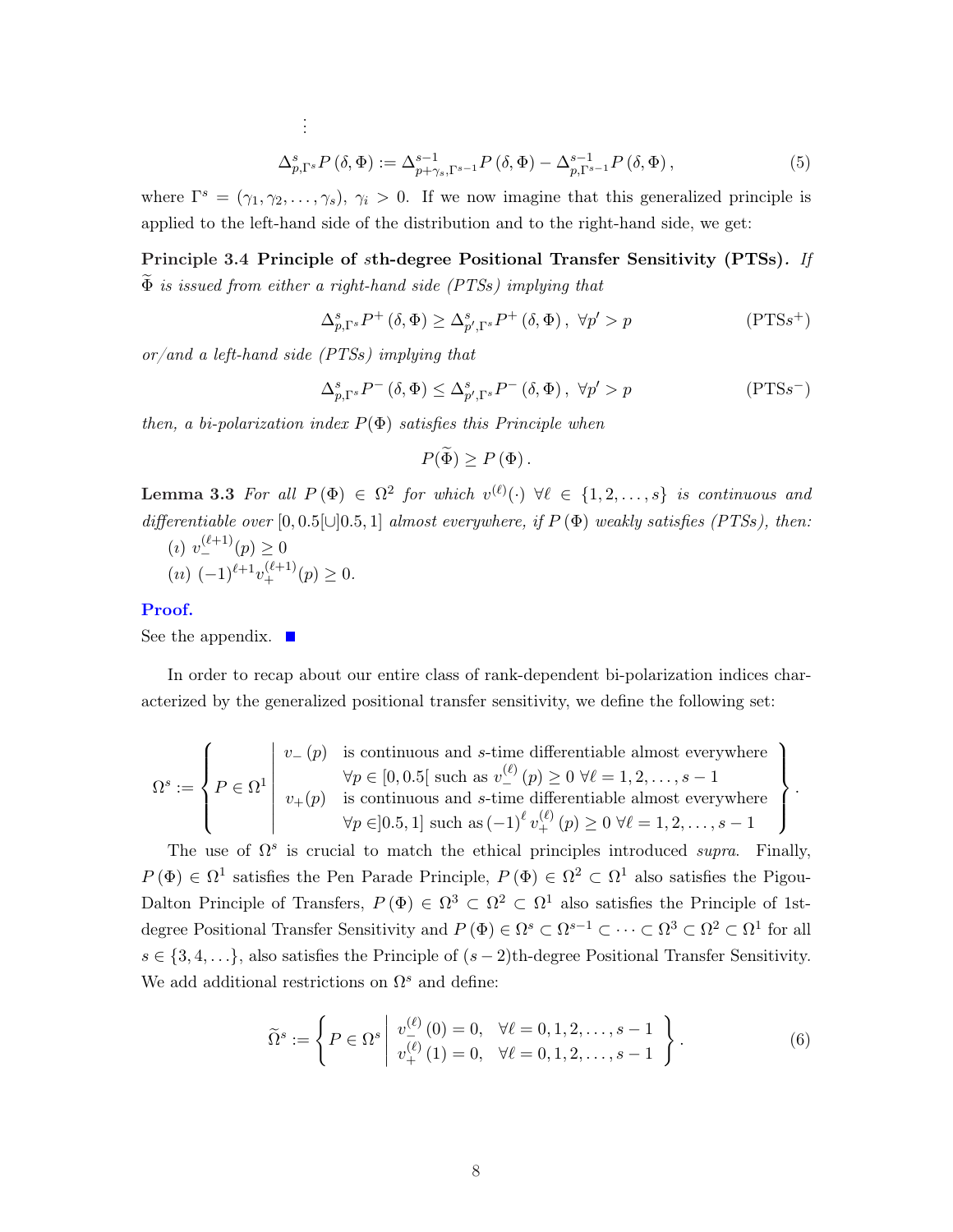## 4 Bi-Polarization-Reducing Tax Reforms

This Section aims at gauging the impact of tax reforms à la Sandmo-Yitzhaki. Accordingly, the decision maker plans simultaneously a decreasing tax on commodity  $i$  and an increasing tax on commodity  $j$ , subject to a constant budget constraint. This marginal tax reform entails a variation in equivalent income  $\Phi(p)$  for an individual at rank p:

$$
d\Phi(p) = \frac{\partial \Phi(p)}{\partial t_i} dt_i + \frac{\partial \Phi(p)}{\partial t_j} dt_j.
$$
 (7)

Following Besley and Kanbur (1988) and Yitzhaki and Slemrod (1991), we use Roy's identity with the vector of reference prices sets to actual prices to assess the change in the equivalent income induced by a marginal change in the tax rate of good  $i$ . This change is:

$$
\frac{\partial \Phi\left(p\right)}{\partial t_i} = -x_i\left(p\right),\tag{8}
$$

where  $x_i(p)$  is the Marshallian demand of good i of the individual at rank p in the income distribution. Let M be the number of goods,  $m \in \{1, 2, ..., M\}$ . Suppose a constant average tax revenue,  $dR = 0$ , where  $R = \sum_{m=1}^{M}$  $_{m=1}^{M} t_m X_m$  and where  $X_m$  is the average consumption of the *m*-th commodity:  $X_m = \int_0^1$  $\int_0^1 x_m(p) dp$ . Yitzhaki and Slemrod (1991) prove that constant producer prices induce:

$$
dt_j = -\alpha \left(\frac{X_i}{X_j}\right) dt_i \text{ where } \alpha = \frac{1 + \frac{1}{X_i} \sum_{m=1}^{M} t_m \frac{\partial X_m}{\partial t_i}}{1 + \frac{1}{X_j} \sum_{m=1}^{M} t_m \frac{\partial X_m}{\partial t_j}}.
$$
 (9)

Wildasin (1984) interprets  $\alpha$  as the differential efficiency cost of raising one dollar of public funds by taxing the j-th commodity and using the proceeds to subsidize the  $i$ -th commodity. Substituting (9) and (8) in (7) yields:

$$
d\Phi(p) = -\frac{x_i(p)}{X_i} X_i dt_i + \alpha \frac{x_j(p)}{X_j} X_i dt_i.
$$
\n(10)

Let us now define the first-order bi-polarization concentration curve of good  $i$  as:

$$
C_i^1(p) := \begin{cases} \frac{x_i(0.5) - x_i(p)}{X_i} & \text{for } p \in [0, 0.5[\\ \frac{x_i(p) - x_i(0.5)}{X_i} & \text{for } p \in ]0.5, 1] \end{cases}
$$
 (11)

It is simply the distance between the coordinate of the usual concentration curve of order 1 at point p, that is  $x_i(p)/X_i$ , to its coordinate at the median.<sup>3</sup> Integrating successively s times yields s-order bi-polarization concentration curves (s−curves for short):

$$
C_i^s(p) := \begin{cases} C_i^s(p) = \int_p^{0.5} C_i^{s-1}(u) du & \text{for } p \in [0, 0.5[\\ C_i^s(p) = \int_{0.5}^p C_i^{s-1}(u) du & \text{for } p \in ]0.5, 1] \end{cases}
$$
(12)

<sup>&</sup>lt;sup>3</sup>The different order of concentration curves were introduced by Makdissi and Mussard (2008a, 2008b).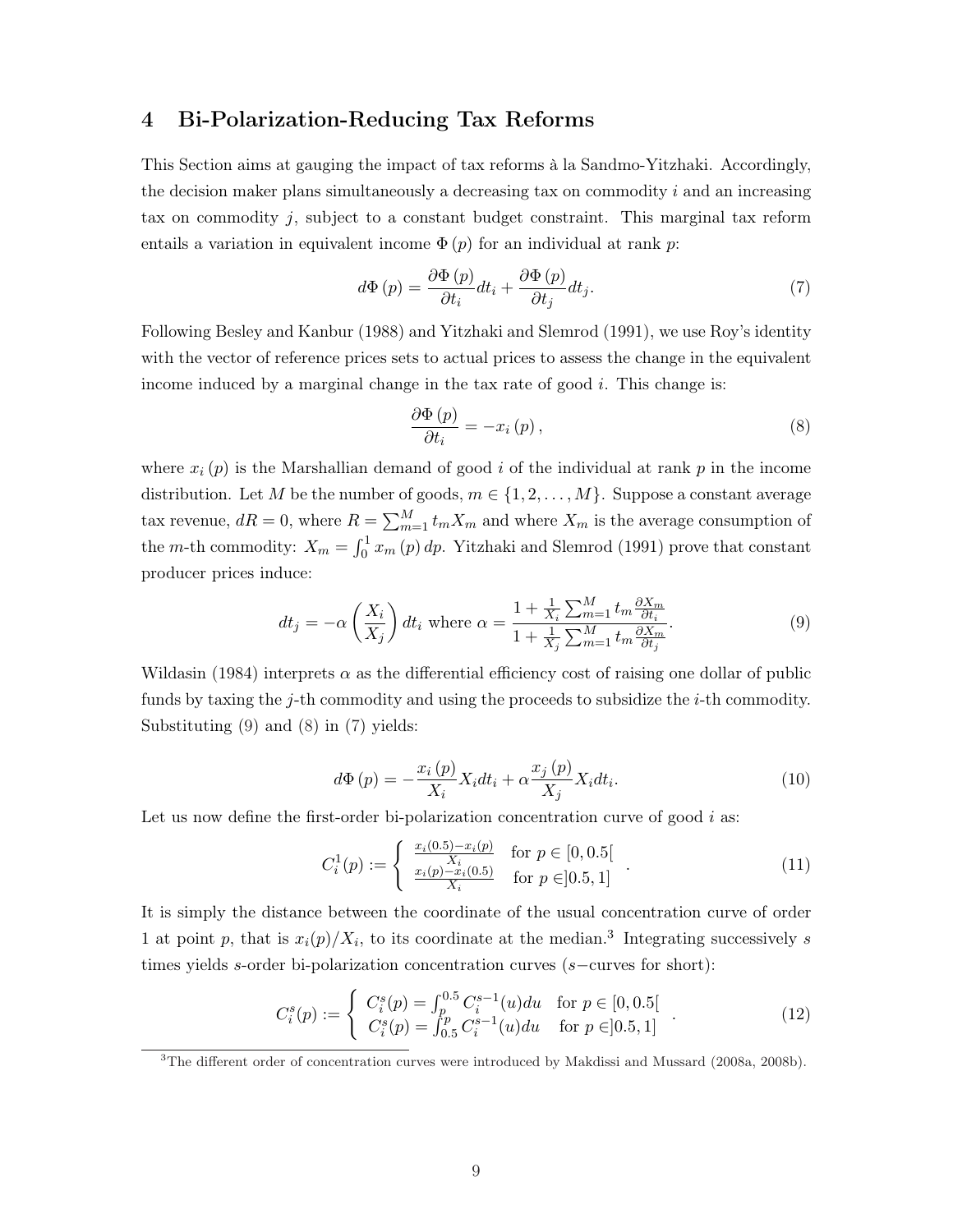Therefore, the variation of bi-polarization induced by an indirect tax reform is:

$$
dP\left(\Phi\right) = -X_i dt_i \int_0^1 \left[C_i^1\left(p\right) - \alpha C_j^1\left(p\right)\right] v\left(p\right) dp. \tag{13}
$$

This leads to our first result:

**Theorem 4.1** An average-revenue-neutral marginal tax reform  $dt_j = -\alpha$  $\left( \frac{X_i}{X_i} \right)$  $X_j$ ´  $dt_i > 0$ implies  $dP(\Phi) \leq 0$  for all  $P(\Phi) \in \Omega^s$  if, and only if:

$$
C_i^s(p) - \alpha C_j^s(p) \le 0 \ \forall p \in [0, 1], s \in \{1, 2, 3, \ldots\}.
$$
 (14)

#### Proof.

 $(Sufficiency)$ . The proof goes along the lines of Makdissi and Mussard (2008a) in the case of rank-dependent social welfare functions, but additional restrictions are needed.  $*$  order  $s = 1$ : From (13), we immediately check that the condition holds since  $v(p)$  is nonnegative and that  $dt_i$  is negative.

\* order  $s \in \{2, 3, ...\}$ : Let first rewrite  $\int_0^1 C_k^1(p) v(p) dp = \int_0^{0.5}$  $C_k^{0.5} C_k^1(p) v_-(p) dp + \int_0^1$  $C_k^1$   $C_k^1(p) v_+(p) dp$ . Integrating  $\int_0^{0.5} C_k^1(p) v_-(p) dp$  by parts for some  $k \in \{i, j\}$  yields:

$$
\int_0^{0.5} C_k^1(p) v_-(p) dp = -C_k^2(p) v_-(p) \Big|_0^{0.5} + \int_0^{0.5} C_k^2(p) v_-^{(1)}(p) dp.
$$
 (15)

By definition  $v_-(0) = 0$  and  $C_k^2(0.5) = 0$ . This leads to

$$
\int_0^{0.5} C_k^1(p) v_-(p) dp = \int_0^{0.5} C_k^2(p) v_-^{(1)}(p) dp.
$$
 (16)

Now, assume that for some  $s > 2$ , we have:

$$
\int_0^{0.5} C_k^1(p) v_-(p) dp = \int_0^{0.5} C_k^{s-1}(p) v_-^{(s-2)}(p) dp.
$$
 (17)

Integrating by parts equation (17) and keeping in mind that  $v_{-}^{(s-3)}(0) = 0$  and  $C_{k}^{s-1}$  $\binom{s-1}{k}(0.5) =$ 0, we get :

$$
\int_0^{0.5} C_k^1(p) v_-(p) dp = \int_0^{0.5} C_k^s(p) v_-^{(s-1)}(p) dp.
$$
 (18)

Equation  $(16)$  respects the relation depicted in equation  $(17)$ . We have shown that if equation  $(17)$  is true then equation  $(18)$  is also true. This implies that equation  $(18)$  is true for all integers  $s \in \{2, 3, \ldots\}.$ 

Integrating now  $\int_{0.5}^{1} C_k^1(p) v_+(p) dp$  by parts for some  $k \in \{i, j\}$  yields:

$$
\int_{0.5}^{1} C_k^1(p) v_+(p) dp = C_k^2(p) v_+(p) \Big|_{0.5}^{1} - \int_{0.5}^{1} C_k^2(p) v_+^{(1)}(p) dp.
$$
 (19)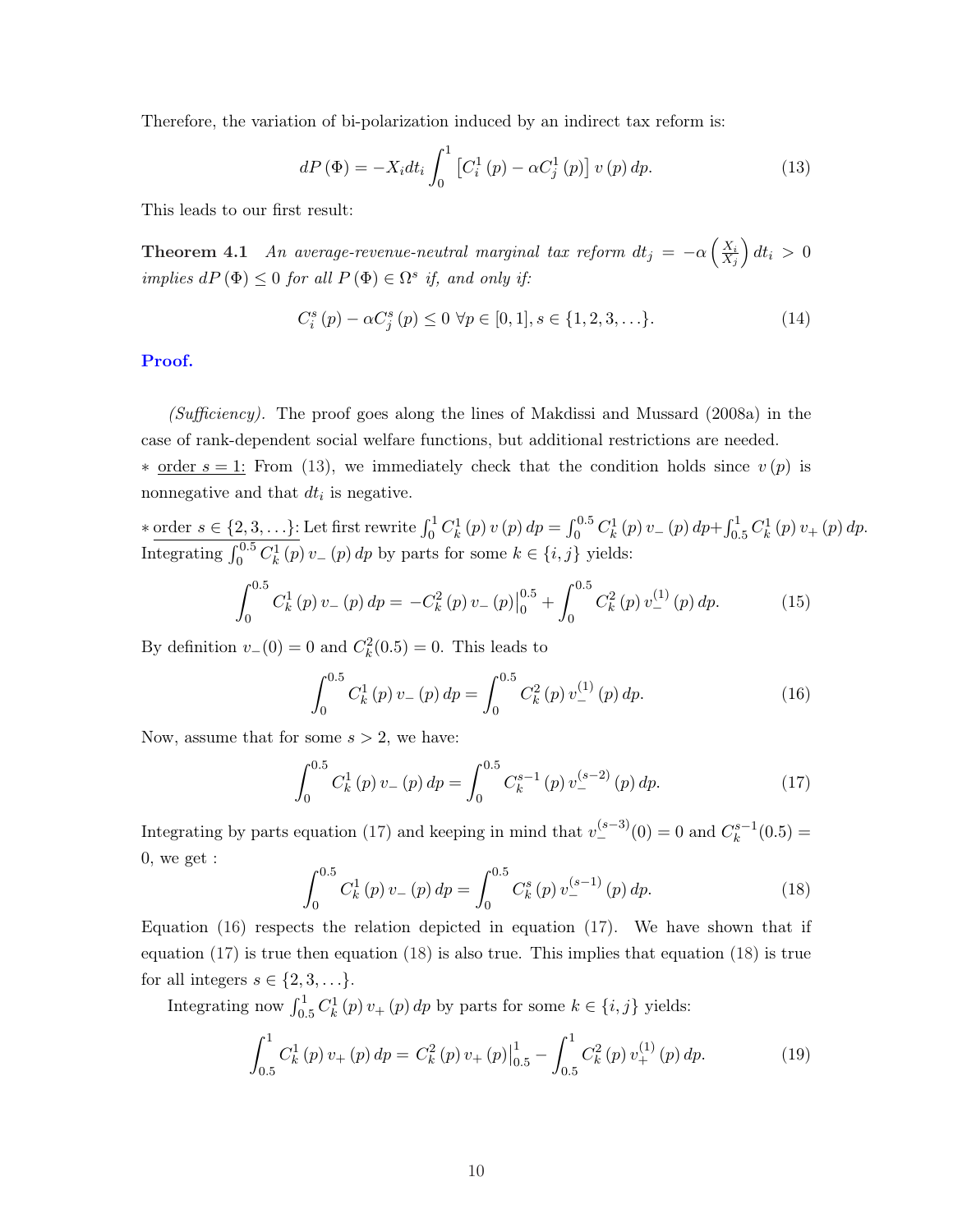By definition  $v_+(1) = 0$  and  $C_k^2(0.5) = 0$ . This leads to

$$
\int_{0.5}^{1} C_k^1(p) v_+(p) dp = \int_{0.5}^{1} C_k^2(p) v_+^{(1)}(p) dp.
$$
 (20)

Now, assume that for some  $s > 2$ , we have:

$$
\int_{0.5}^{1} C_k^1(p) v_+(p) dp = (-1)^{s-2} \int_{0.5}^{1} C_k^{s-1}(p) v_+^{(s-2)}(p) dp.
$$
 (21)

Integrating by parts equation (21) and keeping in mind that  $v_+^{(s-3)}(1) = 0$  and  $C_k^{s-1}$  $\binom{s-1}{k}(0.5) =$ 0, we get :

$$
\int_{0.5}^{1} C_k^1(p) v_+(p) dp = \int_{0.5}^{1} C_k^s(p) v_+^{(s-1)}(p) dp.
$$
 (22)

Equation  $(20)$  respects the relation depicted in equation  $(21)$ . We have shown that if equation  $(21)$  is true then equation  $(22)$  is also true. This implies that equation  $(22)$  is true for all integers  $s \in \{2, 3, \ldots\}.$ 

From equations (13), (18) and (22), we obtain for  $s \in \{2, 3, \ldots\}$ :

$$
dP(\Phi) = -X_i dt_i \left\{ \int_0^{0.5} \left[ C_i^s(p) - \alpha C_j^s(p) \right] v_-^{(s-1)}(p) dp + (-1)^{s-1} \int_{0.5}^1 \left[ C_i^s(p) - \alpha C_j^s(p) \right] v_+^{(s-1)}(p) dp \right\}.
$$
 (23)

From the set  $\Omega^s$ , remember that for  $p \in [0,0.5[, v_{-}^{(\ell)}(p) \ge 0$  and that for  $p \in ]0.5,1],$  $(-1)^{\ell}v_{+}^{(\ell)}(p) \geq 0 \ \forall \ell \in \{1, 2, \ldots, s-1\}$  and that  $dt_i < 0$ . Therefore, a sufficient condition for  $dP(\Phi) \leq 0$  is  $C_i^s(p) - \alpha C_j^s(p) \leq 0$  for all  $p \in [0,1]$ .

(Necessity). Consider the set of functions  $P(\Phi) \in \tilde{\Omega}^s$  for which the  $(s-2)$ th derivative of  $v_{+}(p)$  is constant and the  $(s-2)$ th derivative of  $v_{-}(p)$  is of the following form:

$$
v_{-}^{(s-2)}(p) = \begin{cases} 0 & p \le \overline{p} \\ p - \overline{p} & \overline{p} < p \le \overline{p} + \epsilon \\ \epsilon & \overline{p} + \epsilon < p < 0.5 \end{cases}
$$
 (24)

for some  $\bar{p} \in [0, 0.5]$ . Since  $v_{-}(p)$  is differentiable almost everywhere except at  $\bar{p}$  and  $\bar{p} + \epsilon$ , it satisfies the conditions in (6). Thus, bi-polarization indices whose frequency distortion functions  $v_-(p)$  have the particular above form for  $v_{-}^{(s-2)}(p)$  belong to  $\tilde{\Omega}^s$ . This yields  $v_{+}^{(s-1)}(p) = 0$  and:  $\overline{a}$ 

$$
v_{-}^{(s-1)}(p) = \begin{cases} 0 & p \le \overline{p} \\ 1 & \overline{p} < p \le \overline{p} + \epsilon \\ 0 & p > \overline{p} + \epsilon \end{cases} \tag{25}
$$

Imagine now that  $C_i^s(p) - \alpha C_j^s(p) > 0$  on an interval  $[\bar{p}, \bar{p} + \epsilon]$  for  $\epsilon$  that can be arbitrarily close to 0. For  $v_-(p)$  defined as in (24), expression (23) is then positive and the marginal tax reform induces a marginal increase in bi-polarization.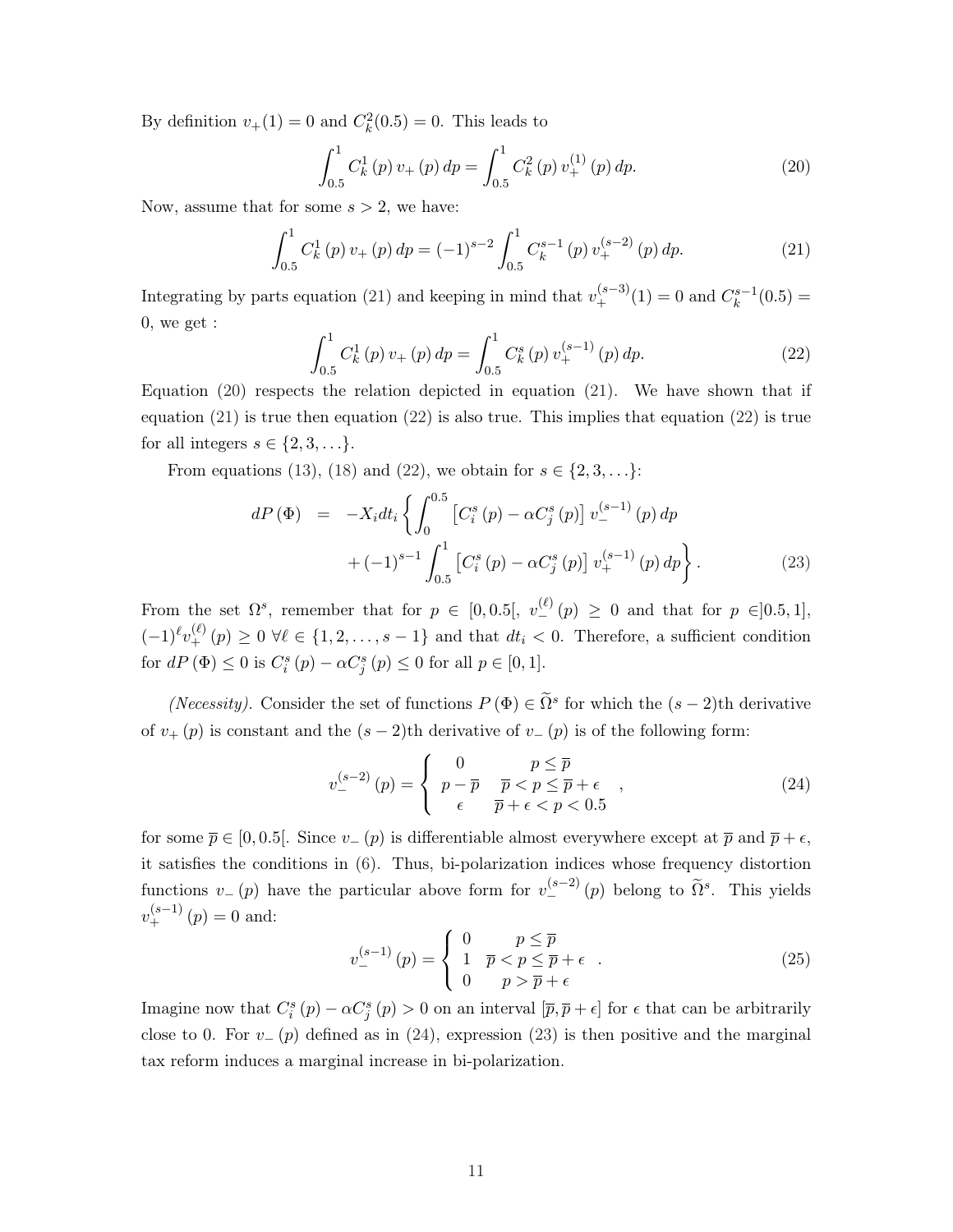Consider now the set of functions  $P(\Phi) \in \tilde{\Omega}^s$  for which the  $(s-2)$ th derivative of  $v_{-}(p)$ is constant and the  $(s-2)$ th derivative of  $v_{+}(p)$  is such that

$$
v_{+}^{(s-1)}(p) = \begin{cases} (-1)^{s-1} \epsilon & 0.5 < p \le \bar{p} \\ (-1)^{s-1} (\bar{p} + \epsilon - p) & \bar{p} < p \le \bar{p} + \epsilon \\ 0 & p > \bar{p} + \epsilon \end{cases}
$$
 (26)

for some  $\bar{p} \in ]0.5, 1]$ . Since  $v_+(p)$  is differentiable almost everywhere except at  $\bar{p}$  and  $\bar{p} + \epsilon$ , it satisfies the conditions in (6). Thus, polarization indices whose frequency distortion functions  $v_{+}(p)$  have the particular above form for  $v_{+}^{(s-1)}(p)$  belong to  $\tilde{\Omega}^s$ . This yields  $v_{-}^{(s-1)}(p) = 0$  and:  $\overline{a}$ 

$$
v_{+}^{(s)}(p) = \begin{cases} 0 & p \le \overline{p} \\ (-1)^{s} & \overline{p} < p \le \overline{p} + \epsilon \\ 0 & p > \overline{p} + \epsilon \end{cases} \tag{27}
$$

Imagine now that  $C_i^s(p) - \alpha C_j^s(p) > 0$  on an interval  $[\bar{p}, \bar{p} + \epsilon]$  for  $\epsilon$  that can be arbitrarily close to 0. For  $v_{+}(p)$  defined as in (26), expression (23) is then positive and the marginal tax reform induces a marginal increase in bi-polarization. Hence, it cannot be that  $C_i^s(p)$  –  $\alpha C_j^s(p) > 0$  for  $p \in [\overline{p}, \overline{p} + \epsilon].$ 

This result states that a marginal tax reform increasing the tax on the  $j$ -th good and decreasing the tax on the i-th good produces a decrease of bi-polarization if the bi-polarization curve of order s of good j (multiplied by  $\alpha$ ) lies nowhere below that of good i. Furthermore, this test enables bi-polarization-reducing tax reform to be implemented in being aware of the behavior of the decision maker since each order s corresponds to a precise ethical transfer principle. Indeed, as far as s increases, the decision maker is more and more averse to rank dependent bi-polarization.

## 5 Application

In this section we perform double (left hand side plus right hand side) inverse stochastic dominance tests in order to identify marginal tax reforms for which the reduction of polarization is possible. We use the Jordanian Household Expenditure and Income Survey 2002/2003. Using a sample of 9,999 households, we investigate many commodity marginal tax reforms. The pairs of commodity on which tax polices are applied are the following: expenses in transport and communication versus education and transport (and communication) versus medical care.

In order to capture simple marginal tax reforms, we use  $\alpha = 1$ , that is a reform associated with neither efficiency gain nor efficiency loss for the government, that is, the ratio between each marginal social cost of funds is valued to be one.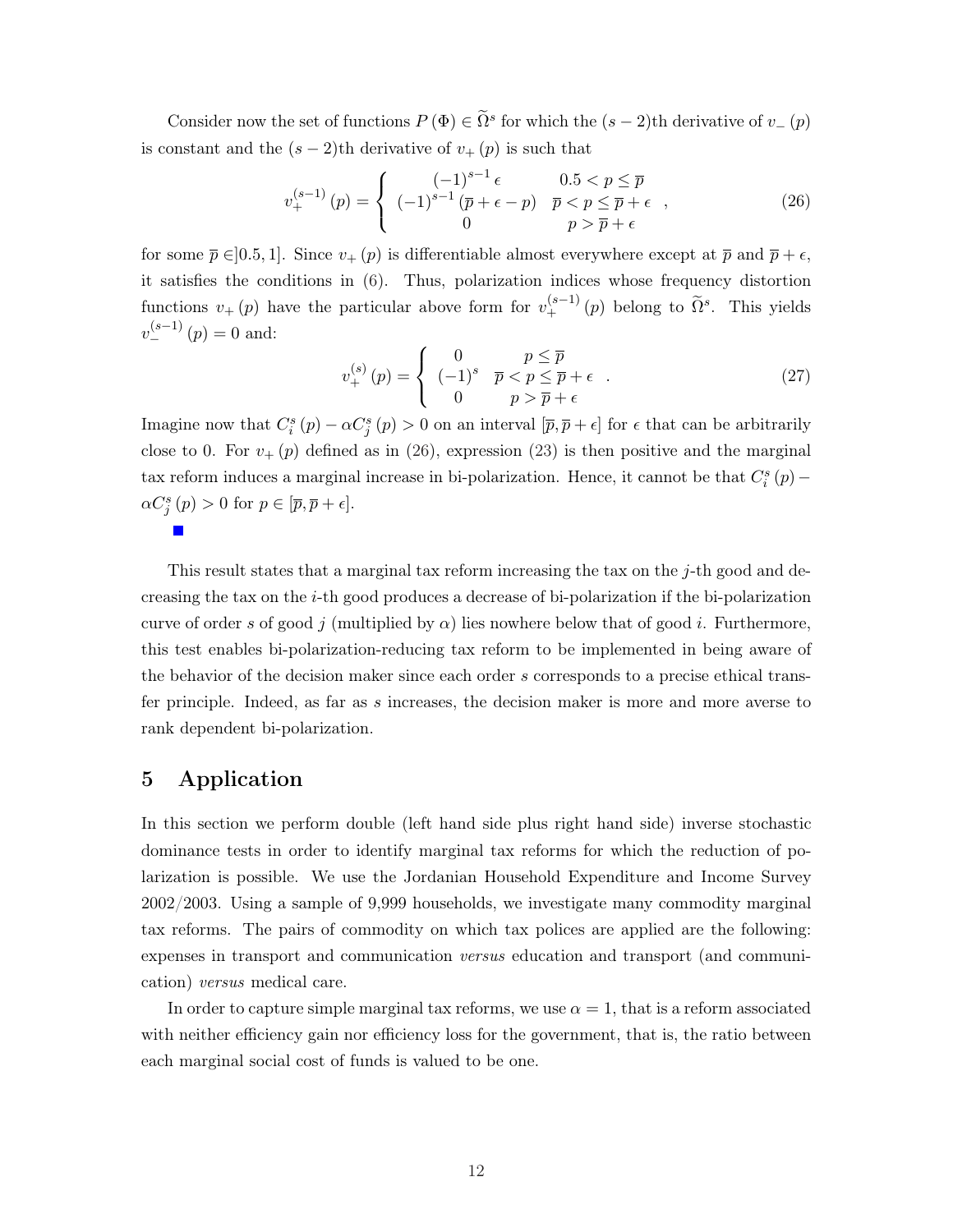The boundary of  $\alpha$  is crutial. As Yitzhaki and Slemrod (1991) pointed out,  $\alpha < 1$  $(\alpha > 1)$  indicates, as a consequence of the tax reform, whether a diminution (a rise) of the excess burden occurs. Referring to Duclos, Makdissi and Wodon (2008) in the case of welfare-improving tax reforms, a wide range of efficiency parameters are operational. Nevertheless, in general, welfare indices being rank-dependent cannot be neither Pen improving, nor Dalton improving, nor Positional improving (for all orders) if  $\alpha > 1$ . Then, welfare-improving tax reforms are usually associated with  $\alpha \leq 1$ . The same result holds for bi-polarization.

In Figure 1, we expose a second-order inverse dominance test between transport and education. As can be seen, this second-order test does not allow for demonstrating that bi-polarization indices  $P(\cdot) \in \Omega^2$  decreases when the decision maker marginally increases the tax on transport (and communication) and uses the proceed to decrease the tax on education. This is because the s−curves of order 2 cross on the right-hand side of the median.

### [Figure 1]

On the contrary, if we suppose that the decision maker is more averse to bi-polarization, e.g, we make the same test at the order 3, then the s−curves do not cross as depicted in Figure 2. In this respect, if  $s = 3$  bi-polarization decreases when the decision maker marginally decreases the tax on education, this tax being financed by a increasing tax on transport (and communication), the budget neutrality being respected.

### [Figure 2]

The same reasoning applies for transport (increasing tax) and medical care (decreasing tax): Figures 3 and 4.

[Figure 3]

[Figure 4]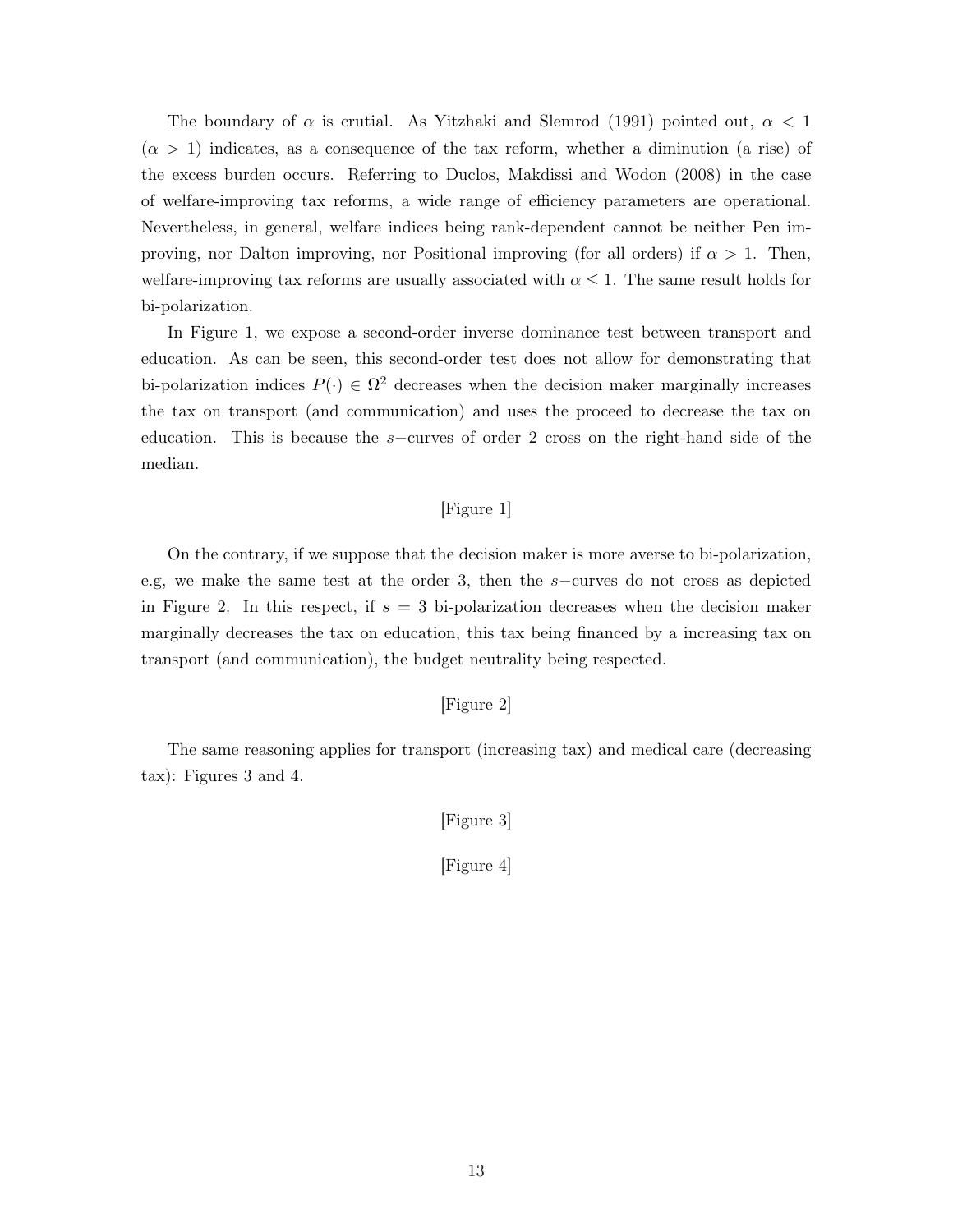## Appendix

#### Proof of Lemma 3.3:

From lemma 3.2, (PST1<sup>-</sup>) implies  $v_{-}^{(2)}(p) \ge 0$  and (PST1<sup>+</sup>) implies  $v_{+}^{(2)}(p) \ge 0$ . We just show that (PST2<sup>-</sup>) implies  $v_{-}^{(3)}(p) \ge 0$  since higher order may be obtained using an induction reasonning.

Imagine a (PD) transfer in the tail of  $y^-$  valued to be  $\delta$  from  $y_{i_{\ell-1}}^-$  to  $y_{i_{\ell-2}}^-$  coupled with another (PD) transfer valued to be  $\delta$  from  $y_{i_\ell}^-$  to  $y_{i_{\ell+1}}^-$ , namely a favorable composite transfer(since it decreases polarization). We compare this favorable composite transfer with another one near the median (valued to be  $\delta$ ) from  $y_{i_{u-1}}^-$  to  $y_{i_{u-2}}^-$  and from  $y_{i_u}^-$  to  $y_{i_{u+1}}^-$ . From lemma 3.1, we get:

$$
-v\left(\frac{i_{\ell-2}}{n}\right) + v\left(\frac{i_{\ell-1}}{n}\right) + v\left(\frac{i_{\ell}}{n}\right) - v\left(\frac{i_{\ell+1}}{n}\right) \geq -v\left(\frac{i_{u-2}}{n}\right) + v\left(\frac{i_{u-1}}{n}\right) + v\left(\frac{i_{u}}{n}\right) - v\left(\frac{i_{u+1}}{n}\right)
$$

$$
-v_{-}^{(1)}\left(\frac{i_{\ell-2}}{n}\right) - v_{-}^{(1)}\left(\frac{i_{\ell-2}}{n}\right) \geq v_{-}^{(1)}\left(\frac{i_{u-2}}{n}\right) - v_{-}^{(1)}\left(\frac{i_{u}}{n}\right)
$$

$$
-v_{-}^{(2)}\left(\frac{i_{\ell-2}}{n}\right) \geq -v_{-}^{(2)}\left(\frac{i_{u-2}}{n}\right).
$$

Let  $i_{\ell-2} + \tau = i_{u-2}$ :

$$
-v^{(2)}_-\left(\frac{i_{\ell-2}}{n}\right)+v^{(2)}_-\left(\frac{i_{\ell-2}+\tau}{n}\right)\geq 0.
$$

Divide both sides of the last expression by  $\frac{\tau}{n}$  and let  $\tau \to 0$ :

 $v_{-}^{(3)}(\cdot) \geq 0.$ 

### References

- [1] Aaberge, R. (2009), Ranking Intersecting Lorenz Curves, Social Choice and Welfare, 33(2), 235-259.
- [2] Berrebi, Z. M. and Silber, J. (1988), Distance Functions and the Comparison of Development Levels, Economics Letters, 27(2), 195-200.
- [3] Berrebi, Z. M. and J. Silber (1989), Deprivation, the Gini index of inequality and the flatness of an income distribution, *Mathematical Social Sciences*, 18(3), 229-237.
- [4] Besley, T. and R. Kanbur (1988), Food Subsidies and Poverty Alleviation, Economic Journal, 98, 701-719.
- [5] Chakravarty, S. R., A. Majumder and S. Roy (2007), A Treatment of Absolute Indices of Polarization, Japanese Economic Review, 58, 273-293.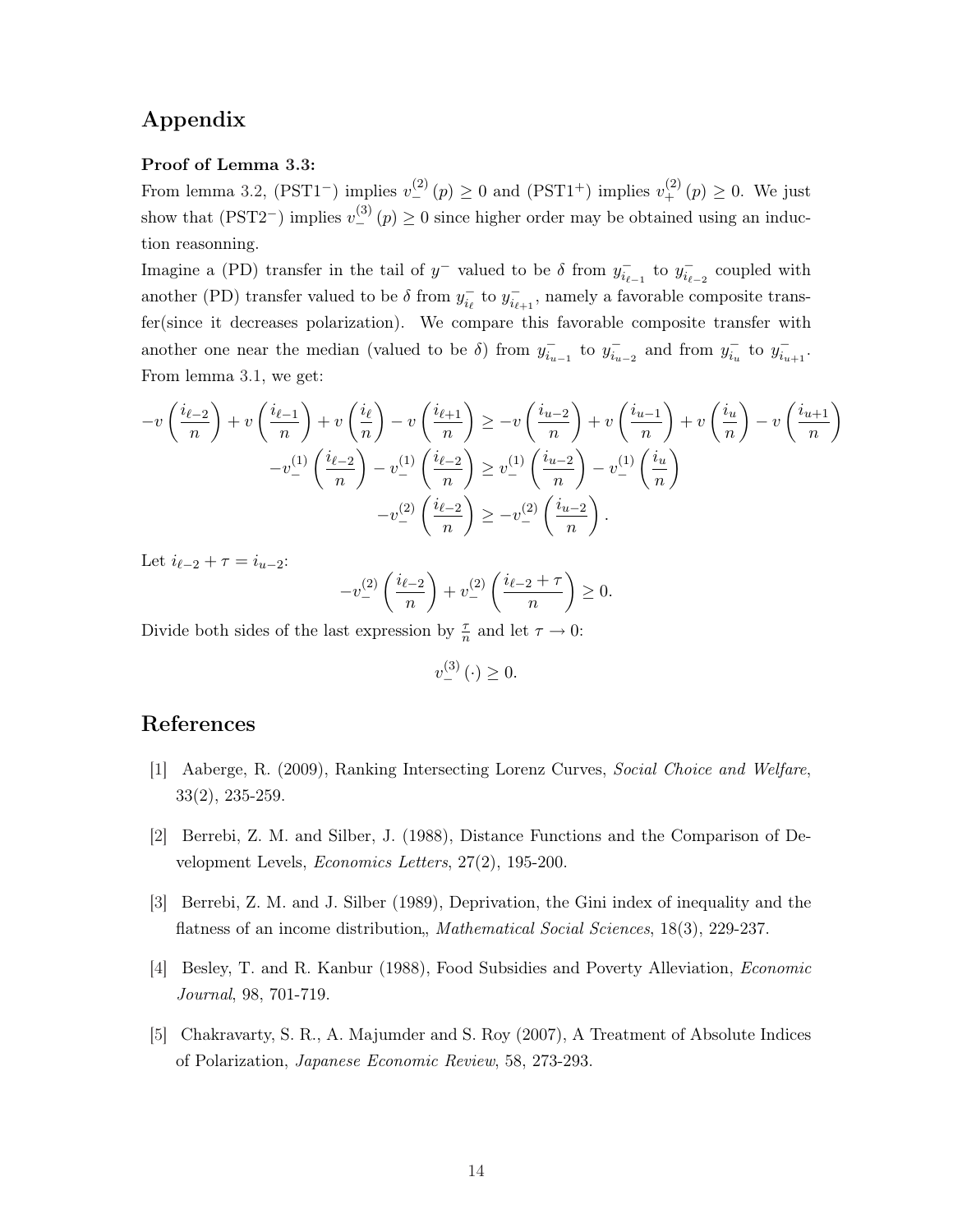- [6] Dalton, H. (1920), The Measurement of the Inequality of Incomes, Economic Journal, 30, 348-361.
- [7] Duclos, J.-Y., J. Esteban and D. Ray (2004), Polarization: Concepts, Measurement, Estimation, Econometrica, 72, 1737-1772.
- [8] Duclos, J.-Y., P. Makdissi and Q. Wodon (2008), Socially-Improving Tax Reforms, forthcoming in International Economic Review, 49(4), 1505-1537.
- [9] Esteban, J.-M. and D. Ray (1994), On the Measurement of Polarization, Econometrica, 62, 819- 852.
- [10] Kakwani, N.C. (1980), On a Class of Poverty Measures, Econometrica, 48, 437-446.
- [11] King, M.A. (1983), Welfare Analysis of Tax Reforms Using Household Data, Journal of Public Economics, 21, 183-214.
- [12] Kolm, S.C. (1976), Unequal Inequlities II, Journal of Economic Theory, 13, 82-111.
- [13] Makdissi, P. and S. Mussard (2008a), Analyzing the Impact of Indirect Tax Reforms on Rank Dependant Social Welfare Functions: A Positional Dominance Approach, forthcoming in Social Choice et Welfare, 30(3), 385-399.
- [14] Makdissi, P. and S. Mussard (2008b), Decomposition of s-concentration curves, Canadian Journal of Economics, 41(4), 1312-1328.
- [15] Mehran, F. (1976), Linear Measures of Income Inequality, Econometrica, 44, 805-809.
- [16] Pen, J. (1971), Income Distribution: facts, theories, policies, Preaeger, New York.
- [17] Pigou, A.C. (1912), Wealth and Welfare, Macmillan, London.
- [18] Silber, J., J. Deutsch, and M. Hanoka (2007), On the Link Between the Concepts of Kurtosis and Bipolarization, Economics Bulletin, 4(36), 1-5.
- [19] Wang, Y. Q. and K. Y. Tsui, (2000), Polarization Orderings and New Classes of Polarization Indices, Journal of Public Economic Theory, 2, 349-363.
- [20] Wildasin, D.E. (1984), On Public Good Provision With Distortionary Taxation, Economic Inquiry, 22, 227-243.
- [21] Wolfson, M. C. (1994), When Inequalities Diverge, American Economic Review, Papers and Proceedings, 84, 353-358.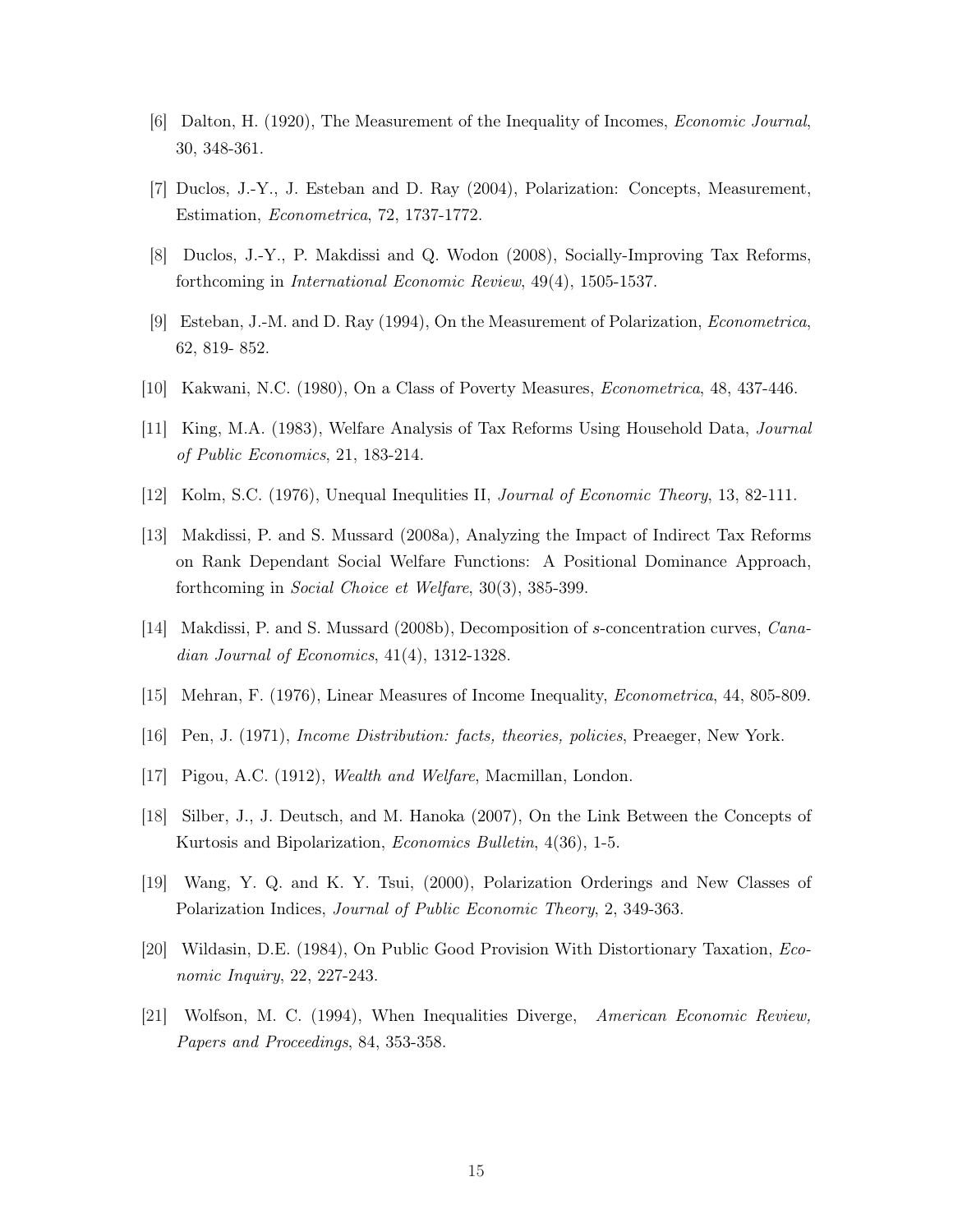- [22] Wolfson, M. C. (1997), Divergent Inequalities: Theory and Empirical Results, Review of Income and Wealth, 43, 401-421.
- [23] Yaari, M.E. (1987), The Dual Theory of Choice Under Risk, Econometrica, 55, 99-115.
- [24] Yaari, M.E. (1988), A Controversial Proposal Concerning Inequality Measurement, Journal of Economic Theory, 44, 381-397.
- [25] Yitzhaki, S. and W. Thirsk (1990), Welfare Dominance and the Design of Excise Taxation in the Côte d'Ivoire, Journal of Development Economics, 33, 1-18.
- [26] Yitzhaki, S. and J. Slemrod (1991), Welfare Dominance: An Application to Commodity Taxation, American Economic Review, 81, 480-496.



Figure 1: Transport / Education - order 2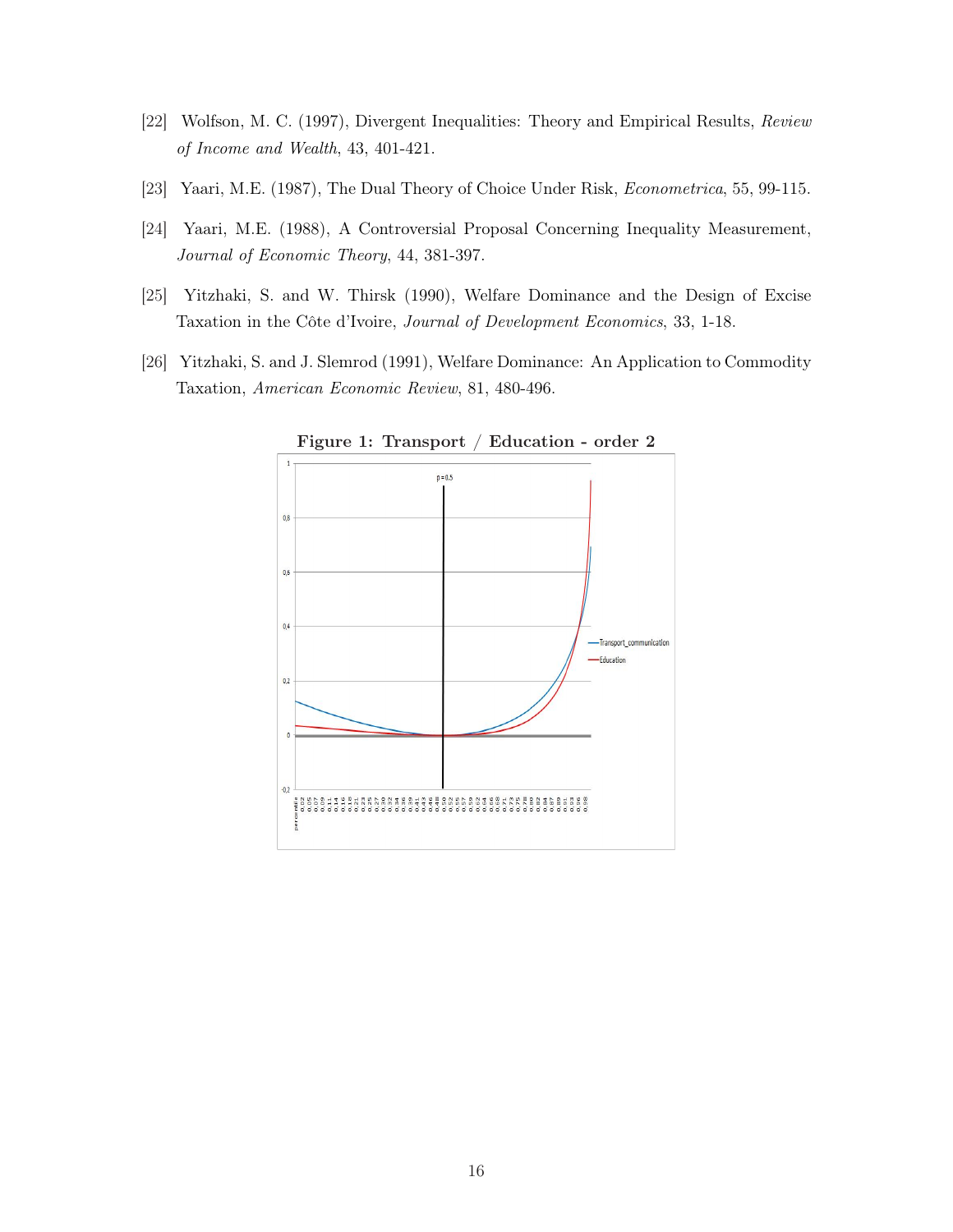

Figure 3: Transport / Medical care - order 2